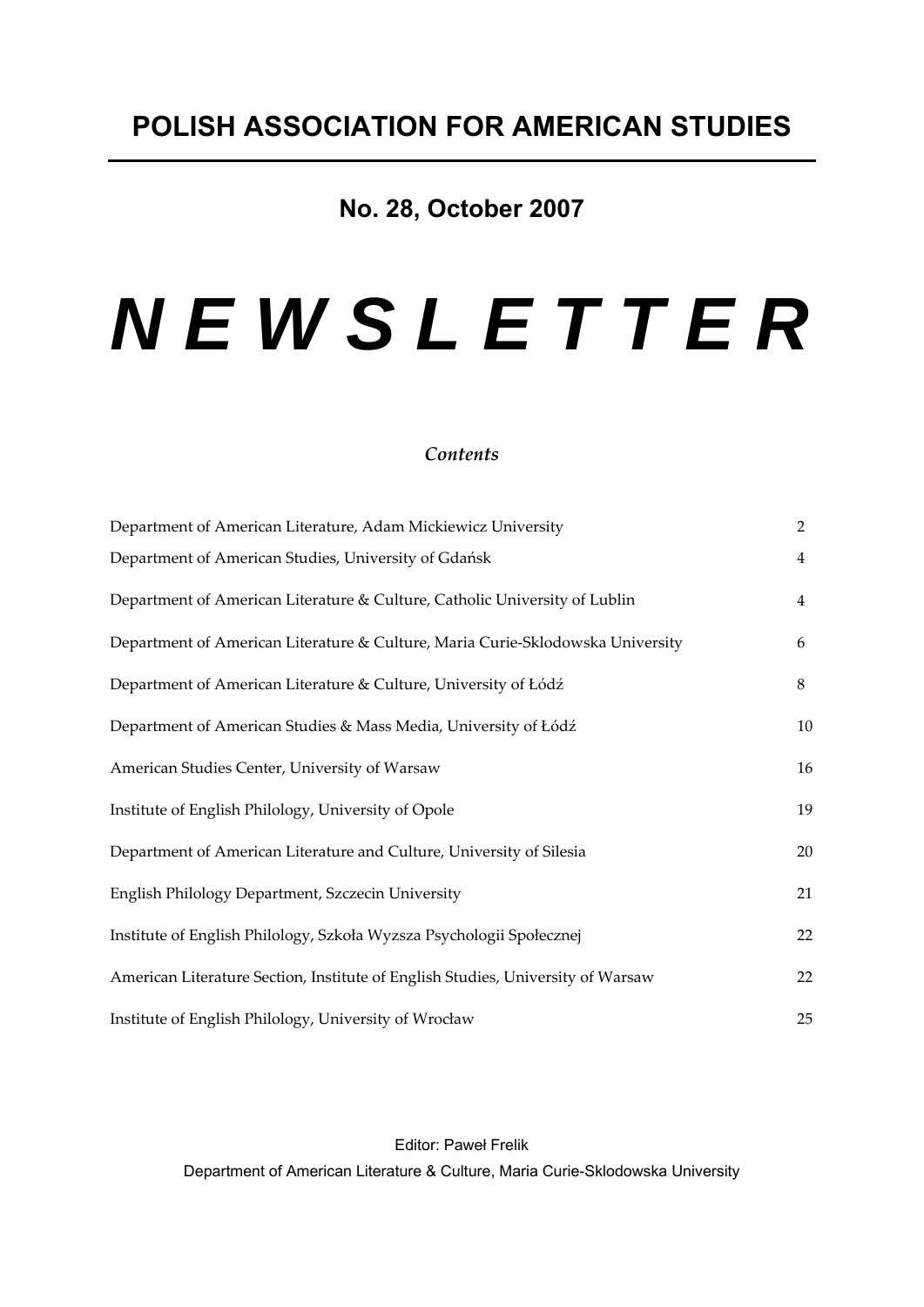# **Department of American Literature, Adam Mickiewicz University**

| Mailinn address | Department of American Literature, School of English, Adam Mickiewicz<br>University, al. Niepodległości 4, 61-874 Poznań<br>tel. (61) 829 3506, 829 3530<br>fax (61) 852 3103                                                                                                                                                                                                                                                                                                                                                                                                                                                                                                                                                                                                                                                                                                                                                                   |
|-----------------|-------------------------------------------------------------------------------------------------------------------------------------------------------------------------------------------------------------------------------------------------------------------------------------------------------------------------------------------------------------------------------------------------------------------------------------------------------------------------------------------------------------------------------------------------------------------------------------------------------------------------------------------------------------------------------------------------------------------------------------------------------------------------------------------------------------------------------------------------------------------------------------------------------------------------------------------------|
| Events          | Magdalena Zapędowska<br>$\Box$ organized the 1st European Study Group for Nineteenth-Century American<br>Literature meeting, Poznań, October 2006. Marianne Noble of American<br>University guest-moderated the meeting.<br>co-organized a round-table on "Women, Monsters and Freaks: Emily<br>□<br>Dickinson among American Poetesses, Authoresses and Savantes in the<br>Nineteenth Century," 3rd Society for the Study of American Women<br>Writers Conference, Philadelphia, PA, November 2006 (with Jane<br>Eberwein)<br>co-organized the poetry festival "Poznań Poetów" (with Piotr Sliwiński)<br>ш<br>taught workshops on "Mniej, czyli więcej. O tłumaczeniu miniatur" and "<br>□<br>Kogo podsłuchuje tłumacz?" as part of the creative writing program<br>"Warsztaty Twórczego Pisania," Centrum Kultury Zamek, Poznań, 3 and 24<br>March 2007.<br>guest-edited <i>Podteksty</i> 7, Theme issue on American poetry (Feb. 2007).<br>ப |
|                 | Paulina Ambroży-Lis and Magdalena Zapędowska co-organised a<br>symposium on "American Poetry in Europe: Teaching, Translation, Reception,"<br>Poznań, May 2007, as part of the poetry festival "Poznań Poetów." Poets Mary<br>Jo Bang, Denise Duhamel, and Yusef Komunyakaa, and poetry scholar<br>Cristanne Miller (University at Buffalo) were keynote speakers at the conference<br>and guests at the festival.                                                                                                                                                                                                                                                                                                                                                                                                                                                                                                                              |
| Conterences     | Magdalena Zapędowska:<br>$\Box$ 1 <sup>st</sup> European Study Group for Nineteenth-Century American Literature<br>meeting, Poznań, October 2006. Paper: "Dickinson's Delight"<br>"American Poetry in Europe: Teaching, Translation, Reception"<br>$\Box$<br>Symposium, Poznań, May 2007. Presentations: "Teaching Anne<br>Bradstreet's 'The Author to Her Book' and Denise Duhamel's 'My First<br>Book of Poetry Was Like My First Baby"'; "Teaching Elizabeth Oakes<br>Smith's 'The Poet' and Helen Hunt Jackson's 'The Way to Sing' –<br>Recovering Noncanonical Poets for the Classroom"<br>3 <sup>rd</sup> Society for the Study of American Women Writers Conference,<br>Philadelphia, PA, November 2006. Paper: "Emily Dickinson as Poetess"                                                                                                                                                                                             |
|                 | Paulina Ambroży-Lis:<br>"American Poetry in Europe: Teaching, Translation, Reception"<br>ப<br>Symposium, Poznań, May 2007. Workshop presentations:<br>Useful critical and theoretical texts: Nietzche's "Apollo and<br>$\circ$<br>Dionysos" and Wallace Stevens' Poetry.<br>Visual Arts and poetry: Teaching Marianne Moore's "Steeplejack"<br>$\circ$<br>with Albrecht Durer's etching Rhinoceros.                                                                                                                                                                                                                                                                                                                                                                                                                                                                                                                                             |
|                 | Warszawa, November 2006, Polish Association for American Studies<br>□<br>Conference, Paper: "Marianne Moore and Edna St. Vincent Millay - Two<br>Types of 'Feminine Masquerade'"<br>Poznań, October 2006, The European Study Group for Nineteenth-Century<br>ப                                                                                                                                                                                                                                                                                                                                                                                                                                                                                                                                                                                                                                                                                  |
|                 | American Literature.                                                                                                                                                                                                                                                                                                                                                                                                                                                                                                                                                                                                                                                                                                                                                                                                                                                                                                                            |

# **Agnieszka Rzepa**

□ "Imaginative Spaces: Canada in the European Mind, Europe in the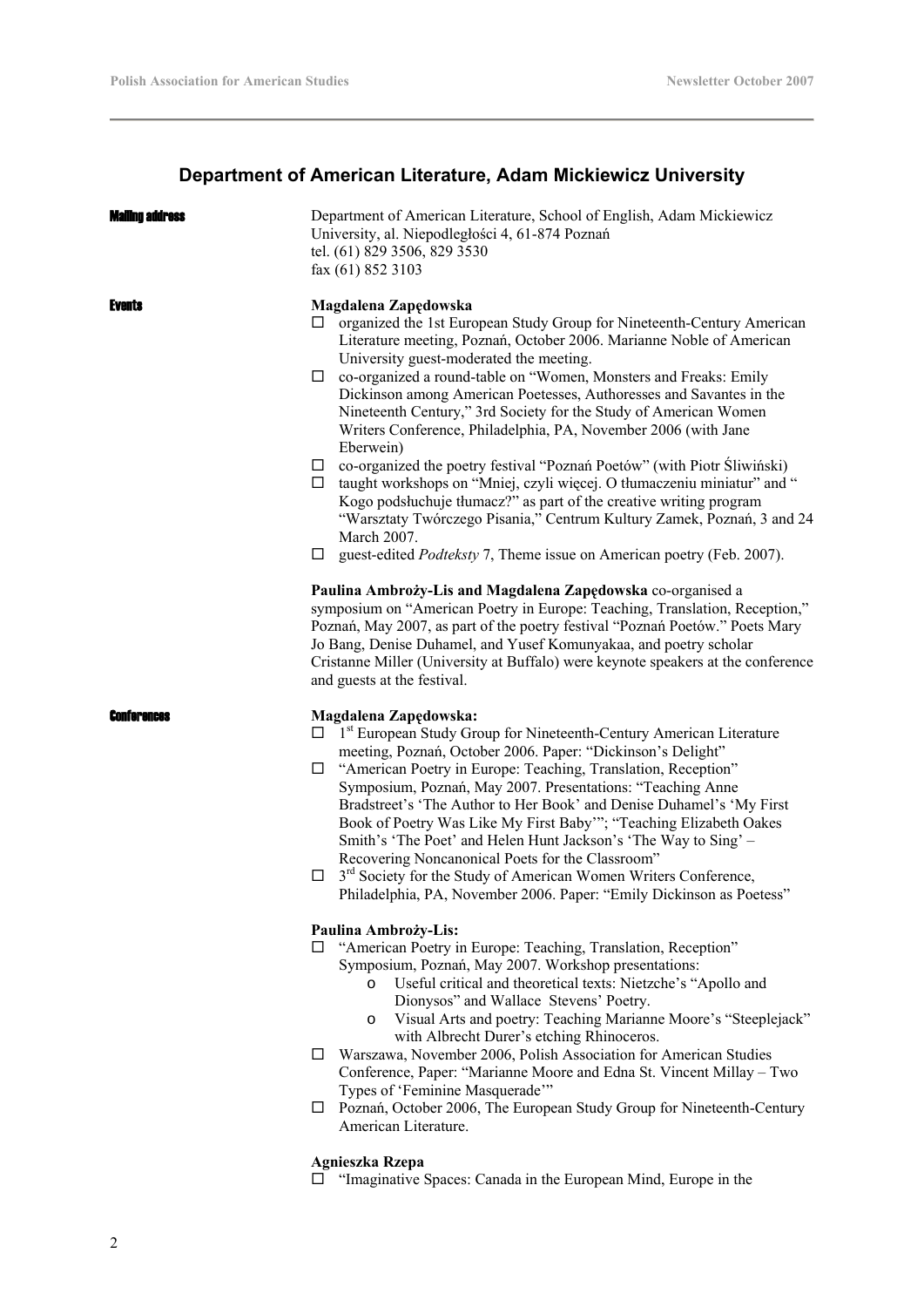$\overline{\phantom{a}}$ 

|                     | □<br>□                               | Canadian Mind" (Fourth International CEACS Conference; Debrecen,<br>Hungary, 27-29 October 2006). Paper: "'Impossible to break into nice free<br>stroll': Canadian Re-Citations of Paris in Gail Scott's My Paris"<br>"Only the impossible is worth the effort": Magic and the occult in the<br>literature in English (3 <sup>rd</sup> Literature in English Symposium; IFA UAM; 22nd<br>April 2007, Poznań, Poland)<br>"Canadian Ghosts, Hopes, and Values/Rémanences, espérances et valeurs<br>canadiennes" (4th Congress of Polish Canadianists; 26 - 29 April 2007,<br>Puławy, Poland). Paper: "Through the Arch and into the Coyote Country:<br>Noman and The Double Hook"; chaired the session on Jewish-Canadian<br>writing                                                                                                                                                                                                                                                                                                                                                                                                                                                                                                                                                                                                                                                                                                                                                                                                                                                                                                                                                                                                                                                                                                                                                                                                                                                                                                   |
|---------------------|--------------------------------------|--------------------------------------------------------------------------------------------------------------------------------------------------------------------------------------------------------------------------------------------------------------------------------------------------------------------------------------------------------------------------------------------------------------------------------------------------------------------------------------------------------------------------------------------------------------------------------------------------------------------------------------------------------------------------------------------------------------------------------------------------------------------------------------------------------------------------------------------------------------------------------------------------------------------------------------------------------------------------------------------------------------------------------------------------------------------------------------------------------------------------------------------------------------------------------------------------------------------------------------------------------------------------------------------------------------------------------------------------------------------------------------------------------------------------------------------------------------------------------------------------------------------------------------------------------------------------------------------------------------------------------------------------------------------------------------------------------------------------------------------------------------------------------------------------------------------------------------------------------------------------------------------------------------------------------------------------------------------------------------------------------------------------------------|
| AW COULSAS          | □                                    | Paulina Ambroży-Lis:<br>B.A. seminar American: A map of re-reading: American fiction and critical<br>theories                                                                                                                                                                                                                                                                                                                                                                                                                                                                                                                                                                                                                                                                                                                                                                                                                                                                                                                                                                                                                                                                                                                                                                                                                                                                                                                                                                                                                                                                                                                                                                                                                                                                                                                                                                                                                                                                                                                        |
| <b>Publications</b> | $\Box$<br>□<br>ப<br>□<br>□<br>$\Box$ | Magdalena Zapędowska:<br>$\Box$ "Elizabeth Stoddard, Antisentimentalism, and the Female World of The<br>Morgesons." Conformity and Resistance in America. Ed. Jacek Gutorow<br>and Tomasz Lebiecki. Cambridge: Cambridge Scholars Press, 2007. 26-38.<br>□ "Oblicza kobiecości, granice poezji. O wierszach Denise Duhamel." [Facets<br>of femininity, limits of poetry: Denise Duhamel.] Podteksty 7 (Feb. 2007).<br>Online. 22 ms. pages.<br>$\Box$ "Henry Wadsworth Longfellow's 'The Lighthouse." <i>Explicator</i> 65.1 (Fall<br>$2006$ : 28-31.<br>"Agnieszka Salska: Polish Dickinsonian." Emily Dickinson International<br>Society Bulletin 19.1 (May/June 2007): 1-3. With Barton St. Armand.<br>Report on The European Study Group for Nineteenth-Century American<br>Literature inaugural meeting, EAAS Newsletter: American Studies in<br>Europe 57 (Oct. 2006): 31. Online.<br>Paulina Ambroży-Lis:<br>"Nature is a stranger yet': Nature and man in the poetry of Wallace Stevens<br>and Emily Dickinson". (In:) Dziubalska-Kołaczyk, K. (ed.) IFAtuation: A<br>Life in IFA. A Festschrift for Professor Jacek Fisiak on the Occasion of His<br>70th Birthday, Poznań: Wydawnictwo Naukowe UAM, 43-59. 2006.<br>""A Contrapuntalist -- Composer of Chorales"- Marianne Moore's<br>Dialogical Imagination." In: Gutorow, J. -- Lebiecki, T. (eds.) Conformity<br>and Resistance in America. Cambridge: Cambridge Scholars Press, 2007,<br>74-87.<br>"Operacja na otwartym sercu, czyli poezja Mary Jo Bang."[Open heart-<br>surgery, or the poetry of Mary Jo Bang] Podteksty 7: 2007, Online, 17 ms<br>pages. URL: http://www.podteksty.pl<br><b>Agnieszka Rzepa:</b><br>"The Impossible Flâneuse: The Discourse of Flânerie in Gail Scott's $My$<br>Paris." In: Mosaics of Words. Essays on the American and Canadian<br>Literary Imagination in Memory of Professor Nancy Burke. Eds. Agata<br>Preis-Smith, Ewa Łuczak, Marek Paryż. Warszawa: Institute of English<br>Studies, University of Warsaw, 2006. 111-117. |
| Guest lecturers     | ப<br>□                               | Magdalena Zapędowska gave a lecture on "A Juggler of Words: Emily<br>Dickinson Rewriting Her Textbooks," Mount Holyoke College, November<br>2006; Cornell University, Department of Comparative Literature,<br>November 2006<br>On 16 October 2006 we had the pleasure to host Marianne Noble of<br>American University, who spoke on American sentimentalism in the 19th<br>century. Prof. Noble arrived at the invitation of Magdalena Zepędowska.                                                                                                                                                                                                                                                                                                                                                                                                                                                                                                                                                                                                                                                                                                                                                                                                                                                                                                                                                                                                                                                                                                                                                                                                                                                                                                                                                                                                                                                                                                                                                                                 |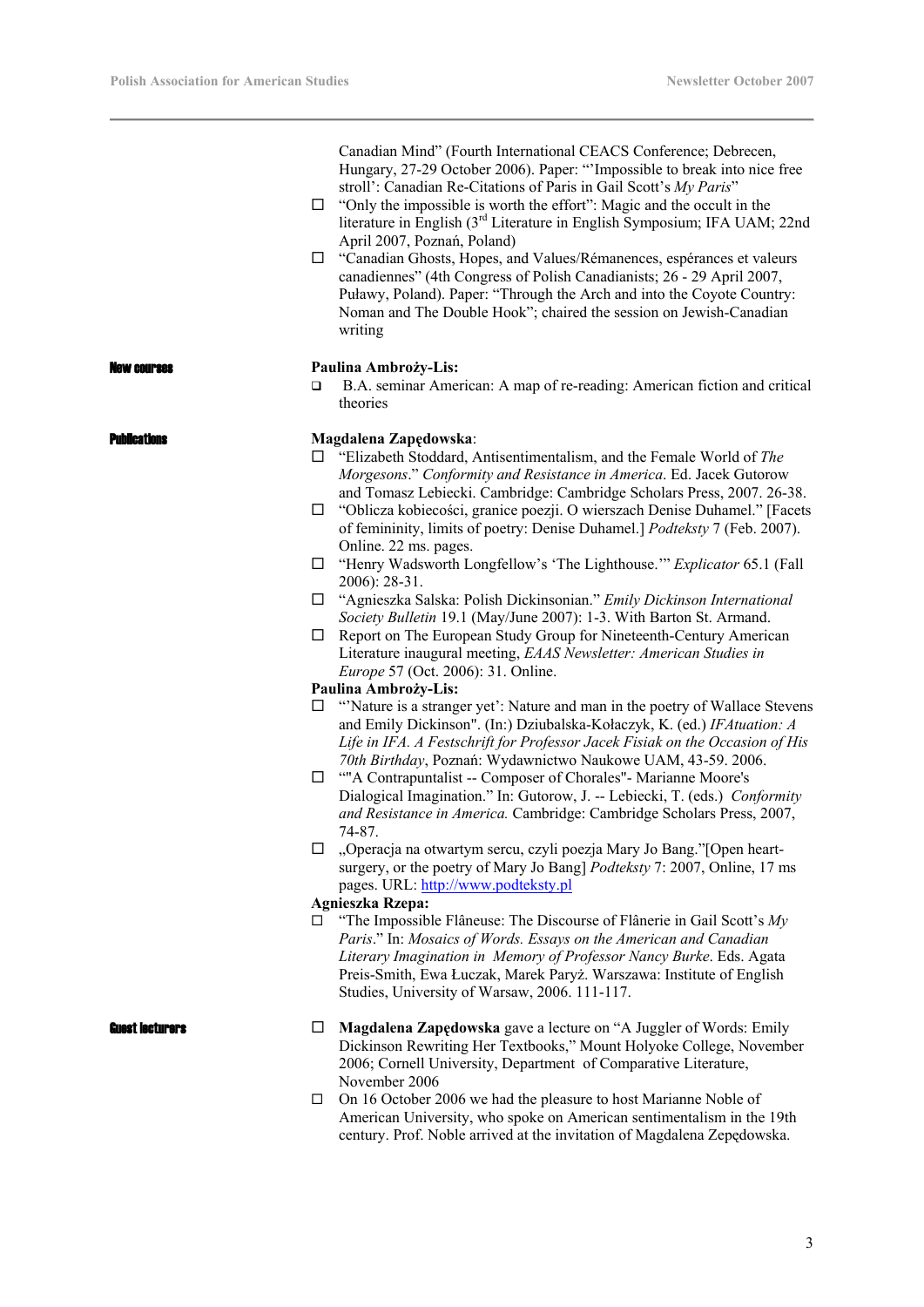# **Department of American Studies, University of Gdańsk**

| <b>Mailing address</b>                    |   | Instytut Anglistyki UG, Zakład Kultury i Literatury Amerykańskiej,<br>Wita Stwosza 55, 80-952 Gdańsk                                                                                                                              |  |
|-------------------------------------------|---|-----------------------------------------------------------------------------------------------------------------------------------------------------------------------------------------------------------------------------------|--|
| <b>Publications</b>                       | □ | <b>Beata Williamson</b> - Beyond Philology: An International Journal of<br>Linguistics, Literary Studies, and English Language Teaching. Vol. 4. Ed.<br>Joanna Burzyńska and Danuta Stanulewicz. Gdańsk: Wydawnictwo UG,<br>2007. |  |
| <b>Guest lecturers/our faculty abroad</b> |   | Professor Carlos Morton (University of California, Santa Barbara):<br>"Chicano Playwright in Poland"; May 29, 2007                                                                                                                |  |
| <b>New faculty</b>                        | ◻ | Professor Marek Wilczyński                                                                                                                                                                                                        |  |

# **Department of American Literature & Culture, Catholic University of Lublin**

| Mailing aggress    | Catholic University of Lublin (KUL), English Department/American Studies<br>Racławickie<br>20-950 Lublin,<br>tel./fax.<br>(081)<br>445-39-39<br>Al.<br>14,                                                                                                                                                                                                                                                                                                                                                                                                                                                                                                                                                                                                                                                                                   |  |  |  |  |
|--------------------|----------------------------------------------------------------------------------------------------------------------------------------------------------------------------------------------------------------------------------------------------------------------------------------------------------------------------------------------------------------------------------------------------------------------------------------------------------------------------------------------------------------------------------------------------------------------------------------------------------------------------------------------------------------------------------------------------------------------------------------------------------------------------------------------------------------------------------------------|--|--|--|--|
|                    | http://www.kul.lublin.pl/art 244.html                                                                                                                                                                                                                                                                                                                                                                                                                                                                                                                                                                                                                                                                                                                                                                                                        |  |  |  |  |
| <b>Events</b>      | September 2006 - Urszula Niewiadomska-Flis defended her PhD dissertation<br>Ladies and Gentlemen: Ellen Glasgow and Walker Percy Re-Visioning the<br>Blighted Eden, which was written under the supervision of Prof. Jadwiga<br>Maszewska                                                                                                                                                                                                                                                                                                                                                                                                                                                                                                                                                                                                    |  |  |  |  |
| <b>Conterences</b> | Andrzej Antoszek                                                                                                                                                                                                                                                                                                                                                                                                                                                                                                                                                                                                                                                                                                                                                                                                                             |  |  |  |  |
|                    | 18-21 April, 2007, Universidad Nacional de Educación a Distancia, Madryt.<br>□<br>Collegium for African-American Research: Blackness and Modernities,<br>presentation: "Blackness (De)-Constructed: Cultural Representations of<br>Blackness Outside the United States."<br>Patrycja Antoszek                                                                                                                                                                                                                                                                                                                                                                                                                                                                                                                                                |  |  |  |  |
|                    | 26-8 October 2006, Warsaw. PAAS Conference, Ideology and Rhetoric:<br>$\Box$<br>Constructing America. presentation: "Carnival Revisited: The Return of the<br>Clown in Thomas Ligotti's Tale 'The Last Feast of Harlequin'."<br>25-29 June, 2007, Aix-en-Provence, France. The International Gothic<br>⊔<br>Association Conference "Gothic N.E.W.S." presentation: "Farewell to<br>Flesh': The Uncanny Carnivalesque in Robert Coover's Pinocchio in<br>Venice"<br>Ewelina Bańka                                                                                                                                                                                                                                                                                                                                                             |  |  |  |  |
|                    | 17-19 November, 2006. Vienna, Austria. AAAS (Austrian Association for<br>ப<br>American Studies). Native Americans and First Nations - Transnational<br>Challenge organized by University of Vienna, Austria. Presentation:<br>"Indians (In) visible in the City: Sherman Alexie's Ten Little Indians and<br>Lynda Shorten's Without Reserve. Stories from Urban Natives."<br>26-28 April, 2007. Puławy, Poland. Assisting in the organization of the 4 <sup>th</sup><br>$\Box$<br>Congress of Polish Association for Canadian Studies: Canadian Ghosts,<br>Hopes, Values. Rémanences, espérances et values canadiennes.<br>16-17 July, 2007. Geneva, Switzerland. The Inaugural International<br>□<br>Conference of the Native Studies Research network: Language, Silence, ad<br>Voice in Native Studies organized by University of Geneva. |  |  |  |  |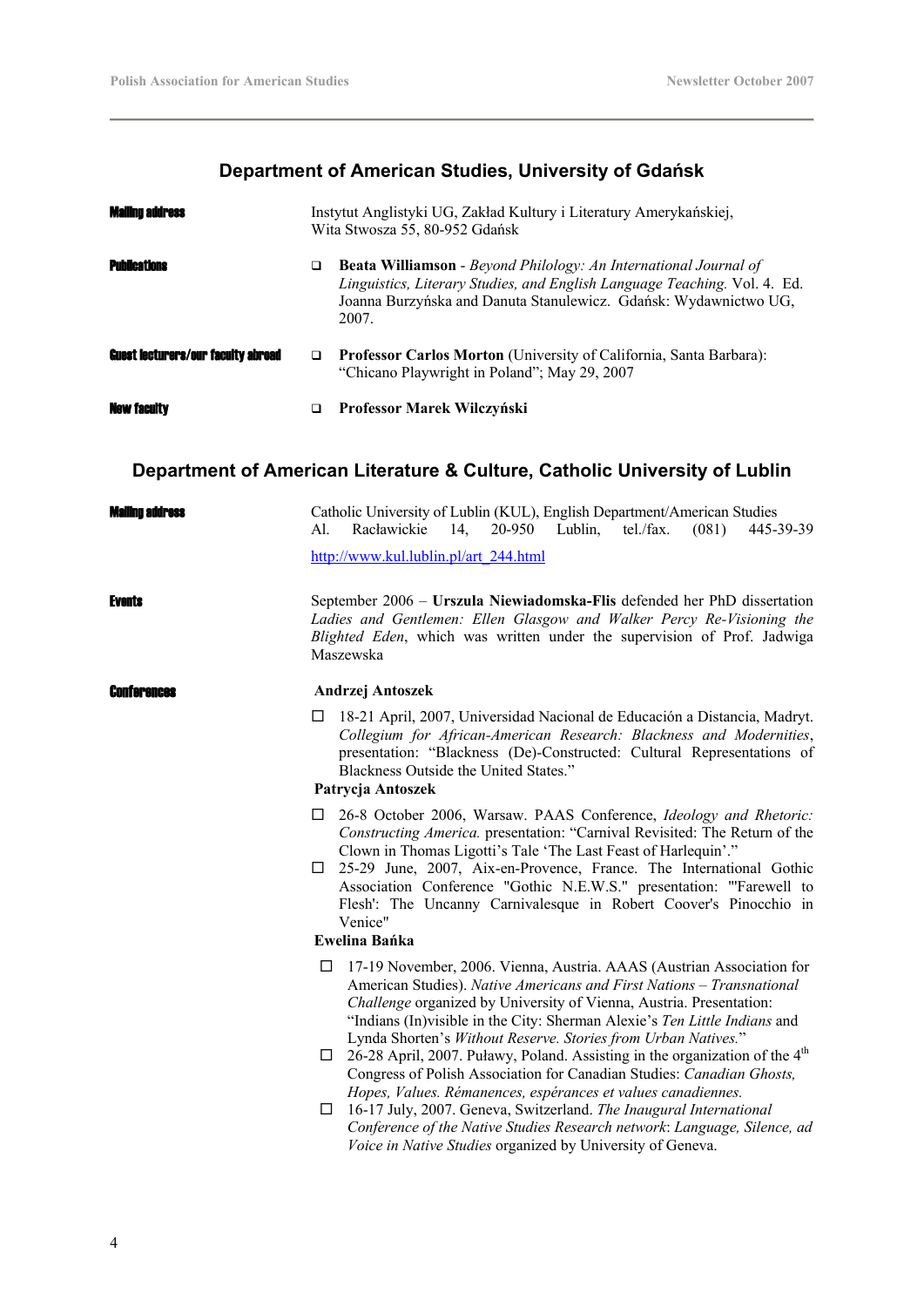# **Krzysztof Flis**

 22-24 June, 2007 Pułtusk. *IV Forum Studiów Zaawansowanych nad Stanami Zjednoczonymi im. Profesora Andrzeja Bartnickiego* organized by WSH in Pułtusk. presentation: "American policy toward Vietnam during first administration of Dwight D. Eisenhower."

# **Zofia Kolbuszewska**

- 26-8 October 2006, Warsaw. PAAS Conference, *Ideology and Rhetoric: Constructing America.* presentation: "Monstrous Childbirth as Rhetoric of Cultural Anxiety in Ira Levin's *Rosemary's Baby* and Octavia Butler's 'The Bloodchild'."
- 07-09 May, 2007. Lublin. *Structure and Uncertainty* org. by Department of English UMCS. Presentation: "Looping Out of a Postmodern Vicious Circle: *White Noise*, (Neo)Romantic Child and Autopoetics."

# **Piotr Kondraszuk**

 19-21 October, 2006. Suceava, Romania. *Messages, Sages and Ages. The 2nd International Conerence on British and American Studies Suceava University.* presentation: "Music and the Beginning of Self-Identity in Gayl Jones' *Corregidora* and James Baldwin's *Sonny's Blues.*"

# **Urszula Niewiadomska-Flis**

- 19-21 October, 2006. Suceava, Romania. *Messages, Sages and Ages. The 2nd International Conerence on British and American Studies. Suceava University.* presentation: "The Limits of Southern Female Inadequacy on the Basis of Ellen Glasgow's Novels."
- 26-8 October, 2006, Warsaw. PAAS Conference, *Ideology and Rhetoric: Constructing America.* presentation: "Spatial Representation of Negotiations with Patriarchal Ideology in Eudora Welty's 'A Curtain of Green."

# **Iwona Rospędek**

- 21-23 November, 2006, Łódź. *Przestrzenie śmierci. Od przełomu romantycznego do dziś* organized by Uniwersytet Łódzki. "Spektakl śmierci w powieści Johna Updike'a *W krasie lilii*".
- 18-19 May, 2007, Piotrków Trybunalski. IFA Akademii Świętokrzyskiej. *Cultural representations of psychiatry and mental illness.* "Obsesje płynnej nowoczesności".

# **Ications Andrzej Antoszek/Kate Delaney**

 "Poland: Transmissions and Translations." *The Americanization of Europe: Culture, Diplomacy, and Anti-Americanism after 1945*. Ed. Alexander Stephan. New York: Berghahn Books, 2006.

# **Andrzej Antoszek**

- "Podziemia Ameryki według Don DeLillo". *W kanonie prozy amerykańskiej. Od Nathaniela Hawthorne'a do Joyce Carol Oates*. Ed. Lucyna Aleksandrowicz-Pędich. Warszawa: Academica, 2007. 166-177
- Review: Mita Banerjee, *Race-ing the Century.* AAA Arbeiten aus Anglistik u. Amerikanistik, Band 32, Heft 1 (2007). 114-116.

# **Ewelina Bańka.**

- $\Box$  "'Homing' in the City Sherman Alexie's Perspectives on Urban Indian Country," *European Review of Native American Studies* (20:1) ed. Christian F. Feest. Altenstadt, Germany: Büchersendung Buch International, 2006. 35-38.
- "Understanding 'Indian Killer' *A Dream Like Mine* by M.T. Kelly and *Indian Killer* by Sherman Alexie." *Conformity and Resistance in America.*  Ed. Jacek Gutorow and Tomasz Lebiecki. Newcastle, UK: Cambridge Scholars Publishing, 2007. 235-243.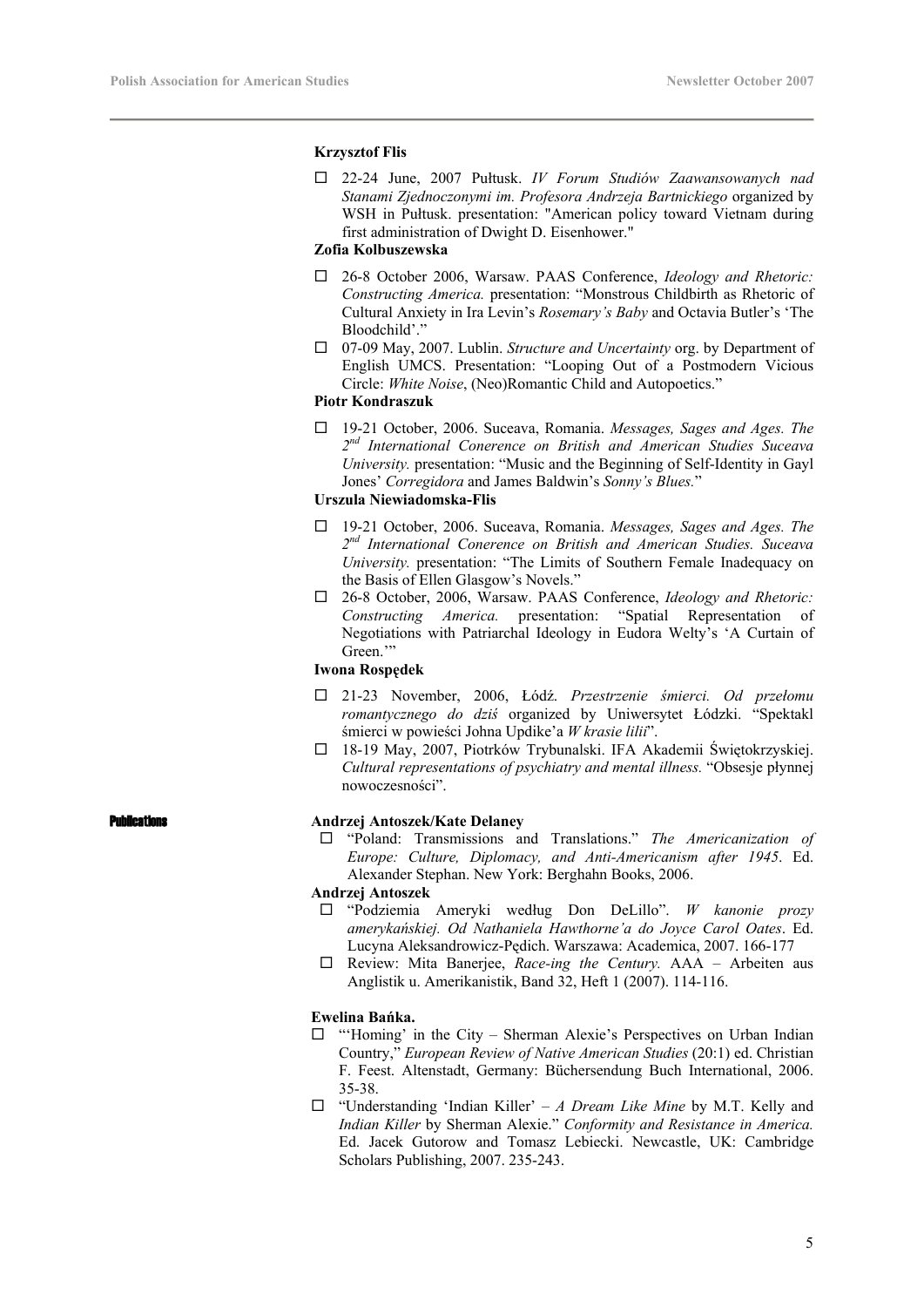# **Zofia Kolbuszewska**

- $\Box$  "Shirley Jackson's Witch Children Celebrating the American Myth by Subverting the Cult of the Child and Disrupting the Narratives of Domesticity." *Conformity and Resistance in America.* Ed. Jacek Gutorow and Tomasz Lebiecki. Newcastle, UK: Cambridge Scholars Publishing, 2007. 128-138.
- □ "Performativity as an Instrument of Revenge: Kressmann Taylor's 'Address Unknown' and Speech Act Theory." *Texts in/of Texts*. Ed. Artur Blaim and Joanna Kokot. Lublin: Maria Curie-Skłodowska University Press, 2007. 109- 119.
- *The Purloined Child: American Identity and Representations of Childhood in American Literature 1851-2000*. Lublin: Wydawnictwo KUL (KUL Publishers), (August) 2007.

# **Piotr Kondraszuk**

 "Music and the Beginning of Self-Identity in Gayl Jones' *Corregidora* and James Baldwin's *Sonny's Blues.*" *Message, Sages and Ages*. Ed. Evelina Graur and Alexandru Diaconescu. Suceava: Editura Universității Suceava, 2006.

# **Urszula Niewiadomska-Flis**

- $\square$  "The Limits of Southern Female Inadequacy on the basis of Ellen Glasgow's Novels" *Message, Sages and Ages*. Ed. Evelina Graur and Alexandru Diaconescu. Suceava: Editura Universității Suceava, 2006. 289-303.
- "Opozycyjna Funkcja Ironii w Dyskursie Literackim na Podstawie Twórczości Ellen Glasgow." *Wyrazić Niewyrażalne: Literaturoznawstwo.* Ed. Anna Krupska–Perek and Anna Klepaczko, Łódź: Wydawnictwo Wyższej Szkoły Humanistyczno–Ekonomicznej w Łodzi, 2006, volume I, 209-223.
- □ "Pretty Is as Pretty Does? The Issue of Female Beauty in Ellen Glasgow's Fiction." *Ellen Glasgow Newsletter*. 57 (Fall 2006), 9,11,14.
- "Storytelling as Rebellion against White Trash Identity in Dorothy Allison's *Trash.*" *Conformity and Resistance in America.* Ed. Jacek Gutorow and Tomasz Lebiecki. Newcastle, UK: Cambridge Scholars Publishing, 2007. 347-360.

## **Iwona Rospędek**

- "Tracing Rebellion in John Updike's *Toward the End of Time*." *Conformity and Resistance in America.* Ed. Jacek Gutorow and Tomasz Lebiecki. Newcastle, UK: Cambridge Scholars Publishing, 2007. 163-175.
- "Spektakl śmierci w powieści Johna Updike'a *W krasie lilii.*" *Kulturowe obrazy śmierci. Od przełomu romantycznego do dziś*. Ed. Izabela Grzelak and Tomasz Jermalonek. Łódź: Piktor, 2007. 197-206.

- **New courses EXECUTE:** Andrzej Antoszek, Contemporary Black Identity
	- **Marek Brola,** Psychoanalytical Literary Criticism
	- **Ewelina Bańka**, New Developments in Ethnic American Literature
	- **Zofia Kolbuszewska,** The House and Home in American literature 18th-20th c.
	- **Zofia Kolbuszewska,** Dark Tradition in American Literature
	- **Urszula Niewiadomska-Flis**, Southern Literature in black and white Racial relations in the American South
	- **Urszula Niewiadomska-Flis**, American Short Story

# **Department of American Literature & Culture & Department of American Studies, Maria Curie-Sklodowska University**

### Mailing address

Department of American Literature and Culture & Department of American Studies , Maria Curie-Sklodowska University, Pl. Marii Curie-Sklodowskiej 4, 20- 031 Lublin, tel. +48 81 537 5389, fax: +48 81 537 5279, e-mail: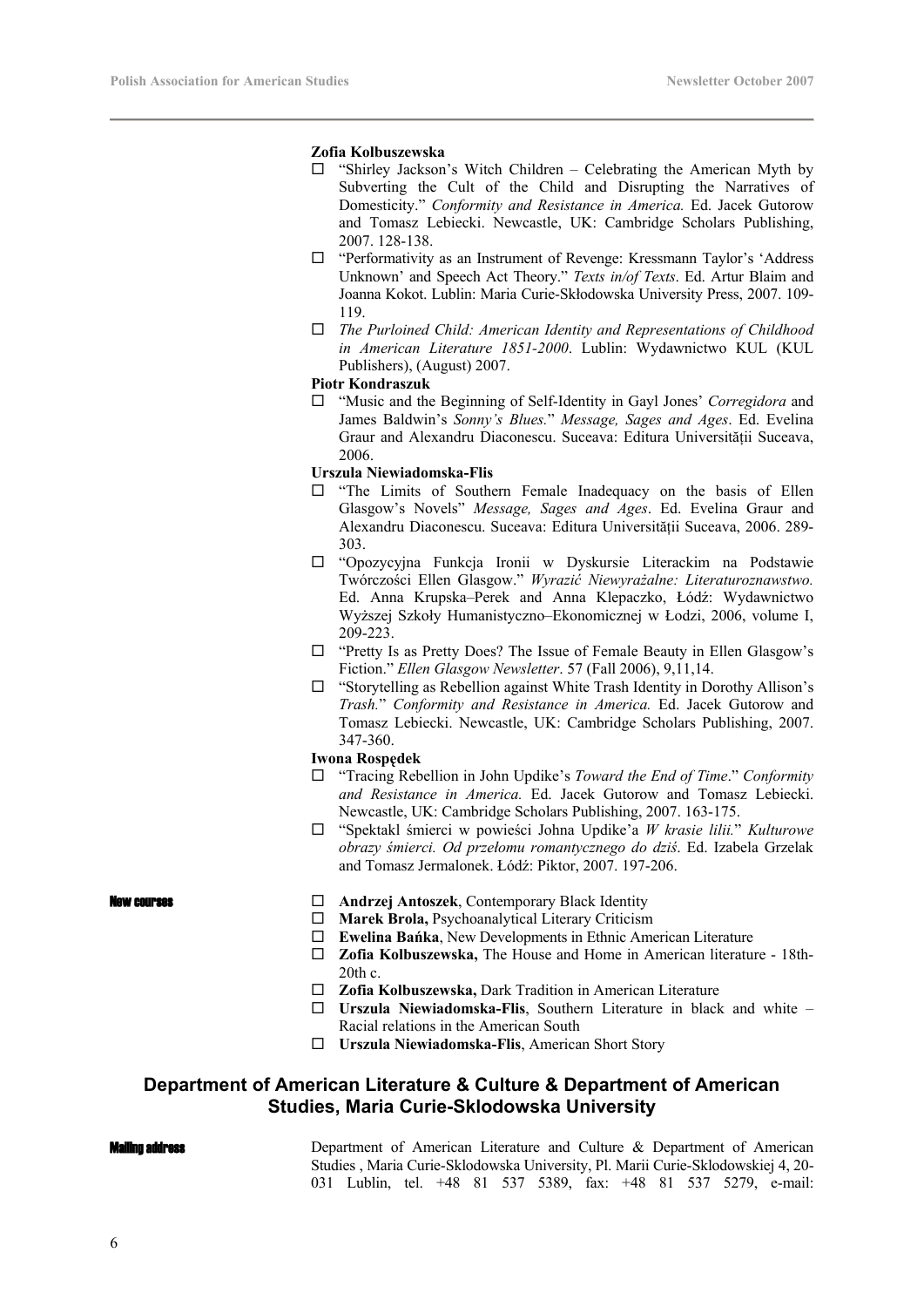÷.

|                          |                  | ptsazlka@klio.umcs.lublin.pl, http://amstud-lublin.edu.pl                                                                                                                                                                                                                     |
|--------------------------|------------------|-------------------------------------------------------------------------------------------------------------------------------------------------------------------------------------------------------------------------------------------------------------------------------|
| <b>Events/Activities</b> | $\Box$<br>$\Box$ | In April 2007 Joanna Durczak co-organized the international conference<br>"Canadian Ghosts, Hopes, and Values"<br>Jerzy Durczak participated in the conference commemorating 30th                                                                                             |
|                          | ❏                | anniversary of American Studies Center, University of Warsaw<br>Jerzy Durczak took part in the EAAS Board meeting in Wittenberg, where<br>he was also elected a member of Nominating Committee for EAAS's                                                                     |
|                          | ❏                | president<br>As the EJAS literature and culture editor, <b>Pawel Frelik</b> took part in the<br>EAAS Board meeting in Wittenberg.                                                                                                                                             |
| Conferences              | ப                | Ewa Antoszek: October 19-22, 2006 - Messages, Sages, and Ages. 2 <sup>nd</sup><br>International Conference on British and American Studies. Suceava<br>University, Suceava Romania.                                                                                           |
|                          | □                | In October 2006 Anna Bulanda participated in the conference organized by<br>Polish Association for American Studies in Warsaw. The title of her paper<br>was: "There is a bear in the woods" From the Cold War to the War on                                                  |
|                          | ப                | Terror: War Rhetoric in Presidential Campaign Commercials.<br>In May 2007 Edyta Frelik took part in the "Narratives in American Art"<br>conference organized by the JFK Institute, Freie Universitat, Berlin                                                                  |
|                          | ப                | <b>Pawel Frelik</b> took part in the colloquium "Passage(s) of Contemporary<br>American Fiction: Transmissions, Transitions, Translations" organized by<br>Prof. Marc Chenetier at the Institut Charles V (Paris 7-Denis Diderot)                                             |
|                          | ⊔                | In July 2007 Pawel Frelik participated in and presented a paper at the "Re-<br>Mediating Literature" conference, University of Utrecht.                                                                                                                                       |
| <b>Publications</b>      | ❏                | Anna Bulanda: Słabnące filary doktryny Busha, "Stosunki<br>Międzynarodowe", nr 48-49, 2007, s. 34-35.                                                                                                                                                                         |
|                          | $\Box$           | Ewa Antoszek: "John Fowles's The Magus as a Postmodernist Novel" in<br>The Craft of Interpretation: The English Canon, eds. Anna Kędra-Kardela<br>and Leszek S. Kolek, Chełm 2007                                                                                             |
|                          | $\Box$           | Ewa Antoszek: "Being a Chicana - Moving Forward While Looking Back"<br>in Conformity and Resistance in America, eds. Jacek Gutorow and Tomasz<br>Lebiecki. Cambridge Scholars Publishing, 2007.                                                                               |
|                          | ❏                | Ewa Antoszek: "The City as a Place of Dialogue, Negotiation and<br>Struggle in Terri de la Peña and Mona Ruiz" in Lubelskie Materiały<br>Neofilologiczne Nr 29, 2006.                                                                                                         |
|                          |                  | Ewa Antoszek: "Redefining Chicana Womanhood, Family and Community<br>in Terri de la Peña's L.A. Novels" in Messages, Sages, and Ages.<br>Proceedings of the 2 <sup>nd</sup> International Conference on British and American<br>Studies. Editura Universității Suceava, 2006. |
|                          | □                | Edyta Frelik: "A Rebel Without a Pose: The Artist According to Thomas<br>Hart Benton," Conformity and Resistance in America, eds. Jacek Gutorow<br>and Tomasz Lebiecki. Cambridge Scholars Publishing, 2007.                                                                  |
|                          | □                | Pawel Frelik (eds with David Mead): Playing the Universe: Games and<br>Gaming in Science Fiction, Wydawnictwo UMCS, 2007                                                                                                                                                      |
|                          | $\Box$           | <b>Pawel Frelik:</b> "Love in the Times of the Virus," The Arthur C. Clarke<br>Award. A Critical Anthology, ed. Paul Kincaid, Daventry: Serendip<br>Foundation, 2006, 77-84.                                                                                                  |
|                          | $\Box$           | Pawel Frelik: "Dispatches from the Cloning Frontier," rev. of I Am The<br>Other: Literary Negotiations of Human Cloning, by Maria Aline Salgueiro<br>Seabra Ferreira, Science Fiction Studies 99 (2006), 355-357.                                                             |
|                          | ❏                | <b>Pawel Frelik: "The Dreams Our Stuff Is Made Of," rev. of Electric</b><br>Dreams: Computers in American Culture, by Ted Friedman, Science<br>Fiction Studies 100 (2007), 137-139.                                                                                           |
|                          | ❏<br>$\Box$      | Jerzy Durczak: Postmodernists and Neorealists<br>Jerzy Durczak: Jewish American Autobiography                                                                                                                                                                                 |

# 7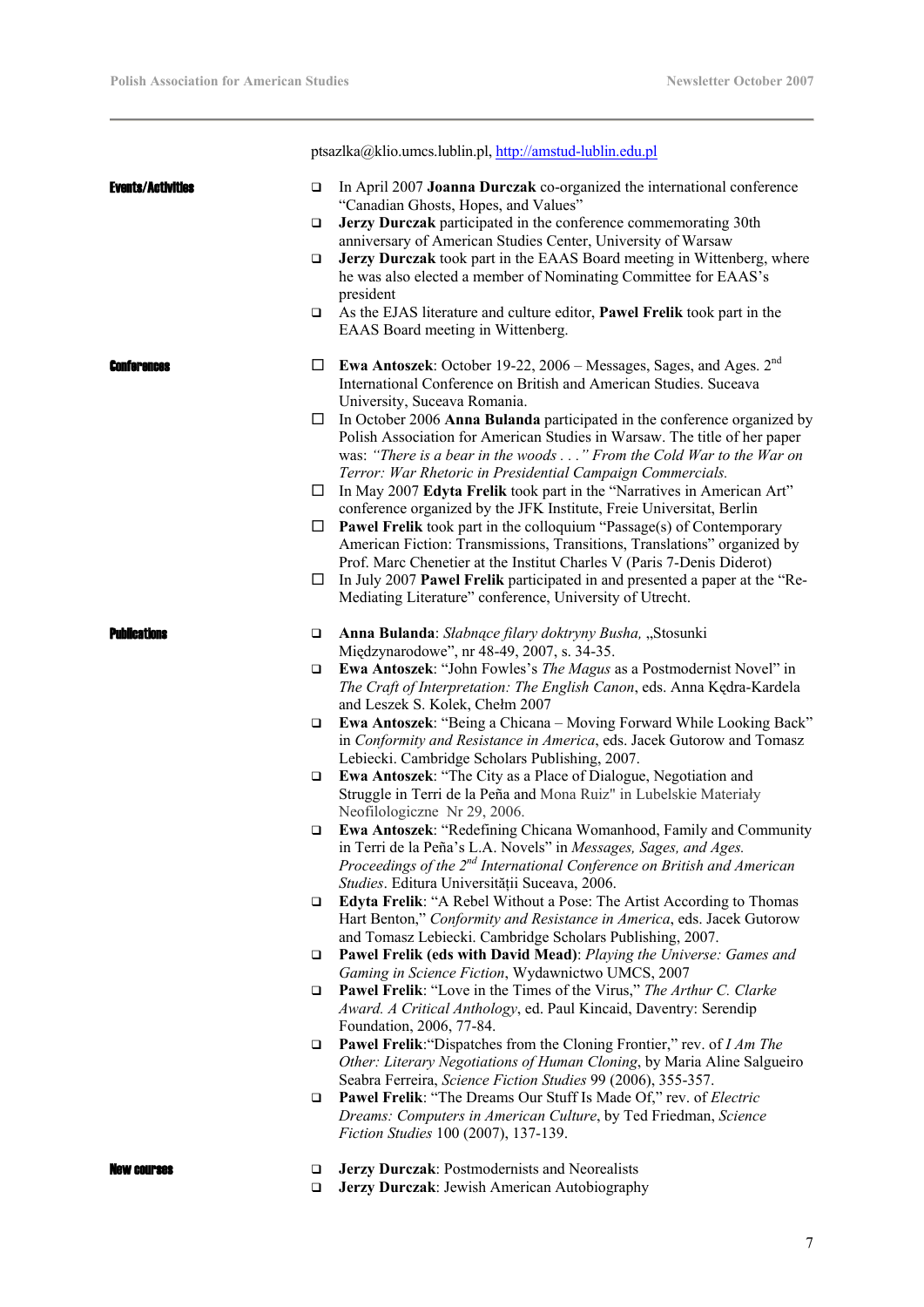- **Joanna Durczak**: Wildness and Wilderness
- **Edyta Frelik**: American Mass Media
- **Paweł Frelik**: Visual Narratives: Comics and Graphic Novels
- **Paweł Frelik**: Outsiders of Contemporary Culture (University Rector's lectures)
- **Paweł Frelik:** Literatures of the Fantastic in the  $20<sup>th</sup>$  century (University Rector's lectures)
- **Paweł Frelik**: Unholy alliances and border-crossings science fiction and other genres
- **Paweł Frelik**: Monsters "R" Us Figures of Excess in Contemporary American Literature and Cinema (taught at University of Joensuu)
- **Carlos Morton**: Chicano Theater
- **Carlos Morton**: Contemporary American Drama
- **Carlos Morton**: The Beats
- **Małgorzata Rutkowska**: Snapshots from Abroad: American Travel Writers and Writing in the 19th and 20th centuries (M.A. seminar)

- **Guest lecturers Richard Yarborough** "From Protest to Pulp"
	- **David Preston**, ambasador Kanady, "Multiculturalism and Migration: Defining Factors in Canada's View of the World"
	- **Elizabeth Joyce** (Edinborough University) "Poetry of the Beats"
	- **Elizabeth Harvester** (Swarthmore College) "Contemporary American Theater"
	- **Laura Castor** (University of Tromso) "Aboriginal Poetry in Quebec"
	- **Rick and Laura Brown** (Massachusetts College of Art) "Recovering History Through Art"
	- **Andrea Herrera** (University of Colorado) workshops and seminars for students and faculty
	- **Mexican American literature panel**: Morton, Roberta Fernandes (Charles University), Jane Creighton (University of Houston)
	- **Roy Goldblatt** (University of Joensuu) taught a seminar on "Whiteness in America"

# **Department of American Literature & Culture, University of Łódź**

| Mailing a                | American Literature & Culture Department, University of Łódź,<br>Al. Kościuszki 65, 90-514 Łódź, fax: 48 42 366337                                                                                                                                                                                                                                                                                                                                                                                                                                                                      |
|--------------------------|-----------------------------------------------------------------------------------------------------------------------------------------------------------------------------------------------------------------------------------------------------------------------------------------------------------------------------------------------------------------------------------------------------------------------------------------------------------------------------------------------------------------------------------------------------------------------------------------|
| <b>Events/Activities</b> | Dr Kacper Bartczak - guest speaker<br>"American Pragmatism and Its Selected Influence on Literature, Culture and<br>Politics," Giessen University, 26-30 May, 2007<br>Dr Richard Profozich<br>Advisory Board member, <i>Global Media Journal</i> : Purdue University and<br>Collegium Civitas<br>The United Students Association, a student society for American studies,<br>was established under the supervision of Dr Alicja Piechucka                                                                                                                                               |
| <b>Conferences</b>       | Prof. dr hab. Agnieszka Salska<br>"Teaching Dickinson Through Translation", International Symposium on<br>American Poetry in Poland: Teaching, Reception, Translation," Poznań, 8-<br>10 May, 2007<br>"Historical Fiction or Fictionalized History On the Example of The Dante<br>ப<br>Club (Random House, 2003)," Annual Convention of International Society<br>for Contemporary Literature and Theatre, Talin, 18-25 July, 2007.<br>"Strangers in New York: Jan Lechoń's Encounters with William Faulkner,"<br>□<br>Międzynarodowa Konferencja: Dialog Międzykulturowy o Literaturze, |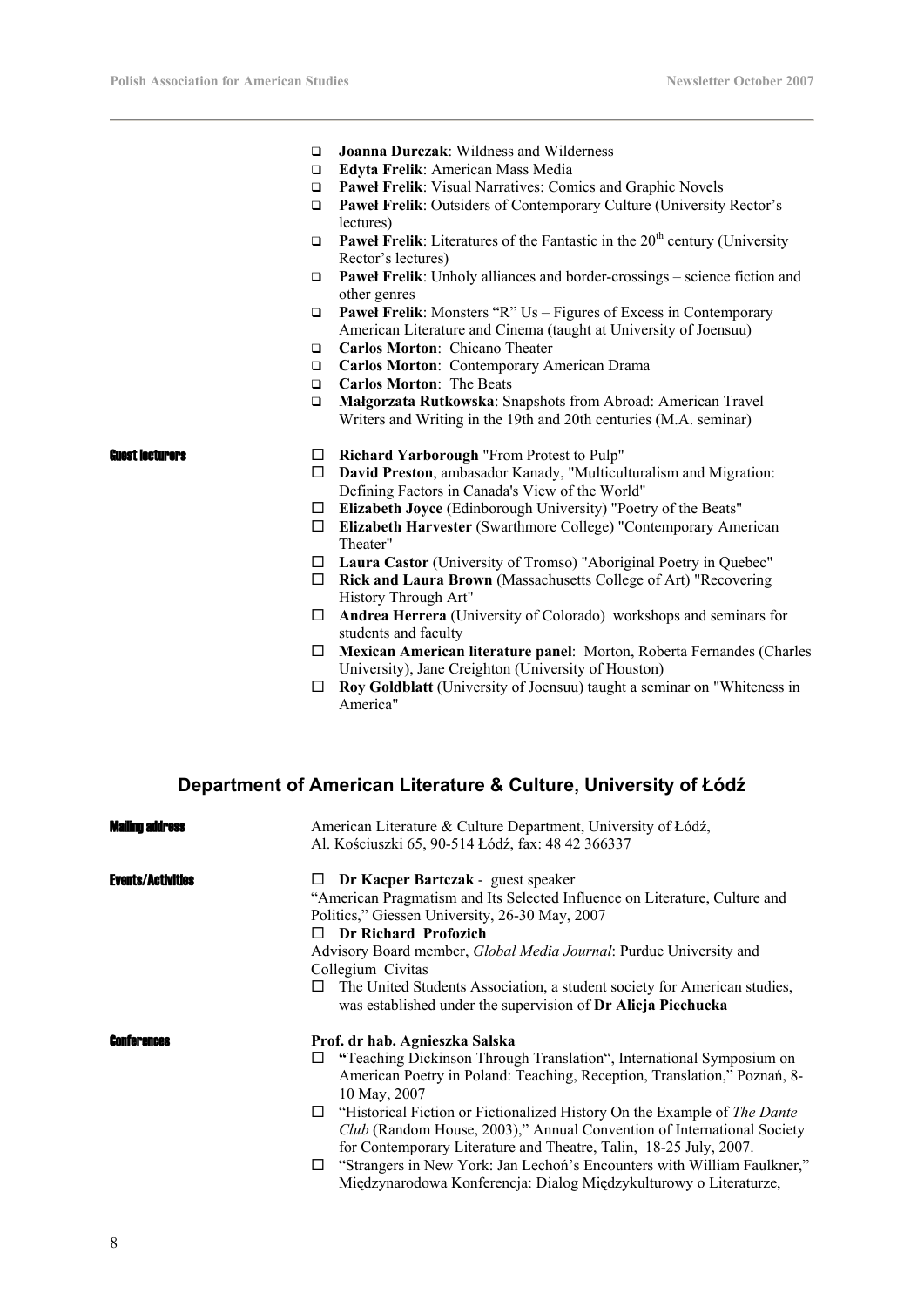Szczecin, 14-16 October, 2007

### **Prof.dr hab. Jadwiga Maszewska**

 $\Box$ , Spojrzenie poganina. Meksykańscy Amerykanie w powieści Any Castillo *So Far From God,"* Międzynarodowa Interdyscyplinarna Konferencja: Literatura, Kultura, Tolerancja. UŁ ,2007

## **Dr Kacper Bartczak**

 **"**Emersonian and Pragmatic Poetics", Festival Poznań Poetów, 7- 8 May, 2007

# **Dr Grzegorz Kość**

□ "Honeycombs in the Archives: Reading the Appendices to Lowell's *Collected Poems".* 18th Annual American Literature Association Conference on American Literature, Boston, May 24-27, 2007

# **Dr Dorota Wiśniewska**

- □ "A Beauty in Distress or the Attack of the 50ft Woman? Some Perspectives on the Portrayal of Women in the American Horror Film," *Sites of Female Terror,* Madrid, March, 2007
- $\Box$  "What's Feeding the Beast? American Morbid Preoccupation with the Insane based on the American Horror Film," *Cultural Representation of Psychiatry and Mental Illness,* Piotrków Tryb., 2007

# **Mgr Krzysztof Majer**

□ "We Want Moschias Now: A Religious Perspective on Two Novels by Mordecai Richler", 4<sup>th</sup> Congress of the Polish Association for Canadian Studies, 26-28 April 2007, Puławy.

# Publications **Prof. dr hab. Agnieszka Salska**

- □ "Żywe ropuchy w ogrodach wyobraźni. O poezji Marianne Moore" in Ed. Lucyna Aleksandrowicz- Pędach, *Piękniejszy dom od prozy. O amerykańskiej poezji kobiece*", Wydawnictwo Uniwersytetu w Białymstoku, Białystok, 2006
- □ . Some Uses of Whitman. *Leaves of Grass* and Polish Modernist Poets," *Revue Française d'Etudes Américaines*, Mai, 2006
- $\Box$ , From National to Supernational Conception of Poetry. The Case of Henry Wadsworth Longfellow,"*American Transcendental Quarterly,* December 2006
- Dictionary entries: "Biografia", "Monografia" in Grzegorz Gazda (Ed.) *Słownik rodzajów i gatunków literackich*, Universitas, Kraków, 2006
- **Prof. dr hab. Jadwiga Maszewska and Prof.dr hab. Zbigniew Maszewski**, eds. *Walking on a Trail of Words. Esaays in Honor of Agnieszka Salska,* Wydawnictwo Uniwersytetu Łódzkiego, Łódź, 2007

# **Prof. dr hab. Krzysztof Andrzejczak**,

- Dictionary entry: "Slave narrative", *Słownik rodzajów i gatunków literackich*, ed. Gregorz Gazda, Universitas, Kraków, 2006
- $\Box$ , Niech Pana Bóg błogosławi Panie Vonnegut," Rzeczpospolita, 5-6 May, 2007

# **Dr Kacper Bartczak**

- □ ,The Hypothesis of a World: John Ashbery's *Two Scenes*," Lit 12, New School University, New York, 2007
- □ "John Ashbery's Influence on Bohdan Zadura," Aufgabe 6, Spring 2007
- "The Hazards and Hopes of the New Polish Poetry," Dublin: *Poetry Ireland Review* 89, 2007
- "John Ashbury: Wejścia w temat," *Podteksty*, 2007
- "Rzut światła na obraz poezji (review)of ed. Piotr Sommer, *O Krok* od *nich. Przekłady z poetów amerykańskich*. Studium 2, 2007

# **Dr Grzegorz Kość**

- $\Box$  "Reproduction of Power and Resistance During Robert Frost's Recital at JFK's Inaugural." *Conformity and Resistance in America.* Eds. Jacek Gutorow and Tomasz Lebiecki. Cambridge Scholars, 2007
- $\Box$ , Wielki łańcuch bytu w miasteczku Bogalusa w Luizjanie. Stosunki rasowe w *Magic City* (1992) Yusefa Komunyakaa's *Magic City*." , *Podteksty*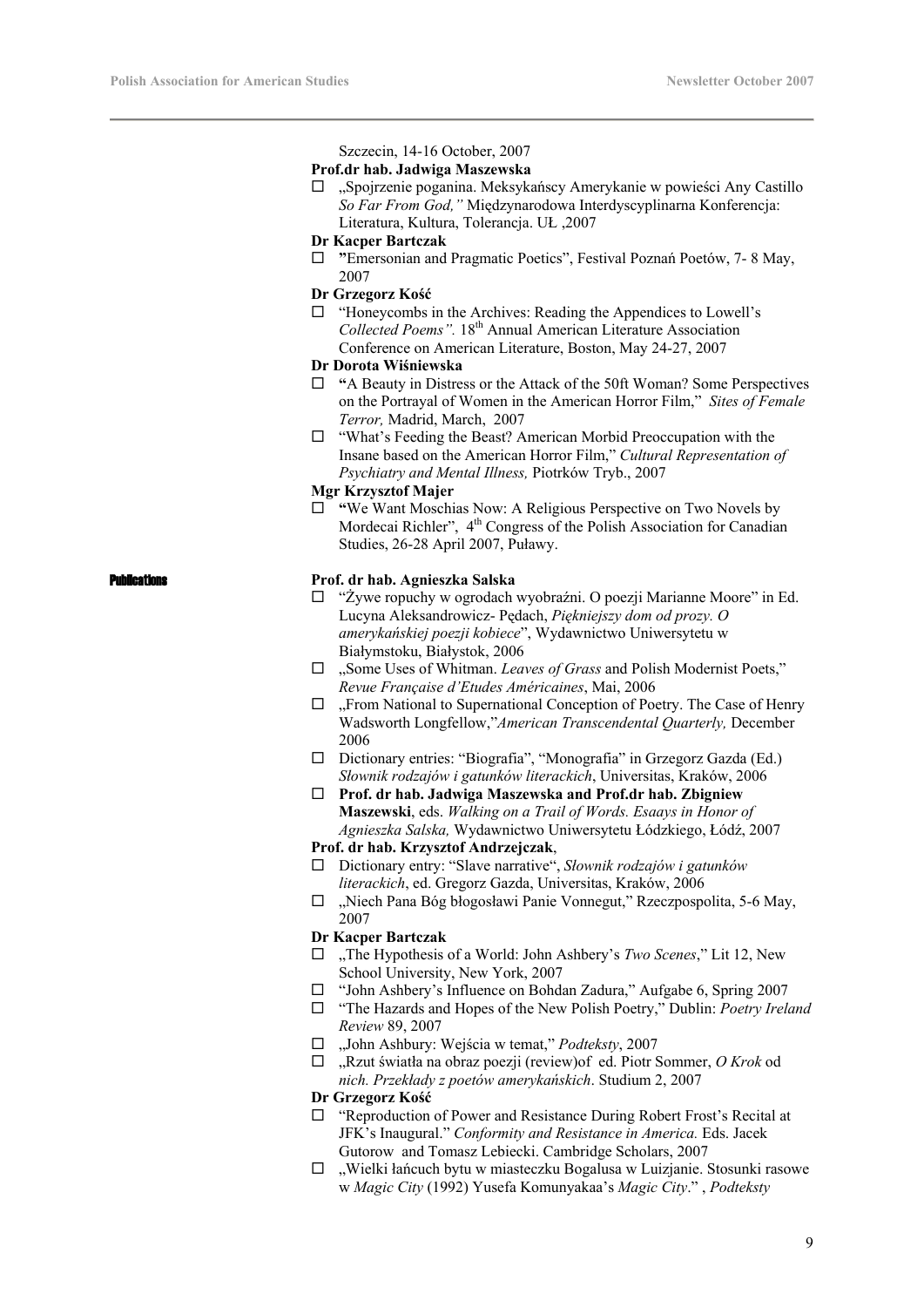1/2007

 *"We Are All Dealers in Used Furniture*: Marriage in Robert Lowell's Poetry and the Counselling of William Carlos Williams." *The Legacy of William Carlos Williams: Points of Contact.* Ed. Ian D. Copestake. Newcastle: Cambridge Scholars, 2007

## **Dr Alicja Piechucka**

□ "A Journey, and Such a Long Journey": Cosmopolitanism and Rootlessness in T. S. Eliot and the French Symbolists," *Essays in Honor of Agnieszka Salska,* Wydawnictwo Uniwersytetu Łódzkiego, Łódź, 2007.

# **Dr Richard Profozich**

- □ ,The Commercialism of American Media." *The Media and International Communication."* B. Lewandowska-Tomaszczyk, T. Pludowski, and D. V. Tanno (eds). Frankfurt/Main: Peter Lang, 2007.
- $\Box$ , Towards e-learning: Strategies for Successful Online Education at University of Maryland University College." with T. Pludowski. *Corpora and ICT in Language Studies.* J. Waliński, K. Kredens and S. Góźdź-Roszkowski (eds), Frankfurt/Main: Peter Lang, 2007.

### **Dr Dorota Wiśniewska**

- **"**Ritualistic Depositions in Shakespeare's Richard II and Henry VI Part Two", *Folia Litteraria*, 2007
- "Violence of an American Terror: David Cronenberg's *A History of Violence*," ," *Essays in Honor of Agnieszka Salska,* Wydawnictwo Uniwersytetu Łódzkiego, Łódź, 2007

# Mgr **Krzysztof Majer**

 $\Box$  . Healthy, Virile Hate: Retribution for the Holocaust in Mordecai Richler's St.Urbain's Horseman," *Walking on a Trail of Words. Essays in Honor of Agnieszka Salska,* Wydawnictwo Uniwersytetu Łódzkiego, Łódź, 2007

- New courses **Prof. dr hab. Krzysztof Andrzejczak** *American & Canadian Fiction. A Comparative Study* , (seminar)
	- **Dr Grzegorz Kość,** *Photographs about America,* (seminar)
	- **Dr Alicja Piechucka,** *From Portrait to Pop Art: A Short History of American Painting* (seminar)
	- **Dr Richard Profozich,** *American Style Democracy* (seminar)

- **Guest lecturers**  $\Box$  Prof. Marianne Noble, American University at Washington, "The Politics of Nineteenth-Century American Sentimental Literature", October, 2006
	- $\Box$  Prof. Helen Lojek, Boise University, Idaho, "August Wilson: The American Playwright", October, 2006
	- $\Box$  Dr Andrew Gross, The Kennedy Institute, Free University, Berlin. "Imaginary Jews and True Confessions. Ethnicity and Non-Conformity in Post - War American Modernism", June, 2007
	- Prof. Cristanne Miller, University of Buffalo. " Performing the Female Body: Marianne Moore and Else Laske-Schuler," May,2007.

# **Department of American Studies & Mass Media, University of Łódź**

| <b>Mailing address</b>   | Department of American Studies and Mass Media, Faculty of International and<br>Political Studies, University of Łódź, ul. Składowa 41/43, 90-127 Łódź<br>Phone: (48 42) 635 42 54, Fax: (48 42) 635 42 60,<br>Email: specamer@uni.lodz.pl |
|--------------------------|-------------------------------------------------------------------------------------------------------------------------------------------------------------------------------------------------------------------------------------------|
| <b>Events/Activities</b> | Elibieta H. Oleksy, expert and evaluator of Directorate General Research of the<br>European Commission was invited, as one of 7 EU experts, to carry out the last<br>evaluation of Framework Programme 6 of the EC and EUROATOM.          |
|                          | In September 2007 the Faculty of International and Political Studies started a new                                                                                                                                                        |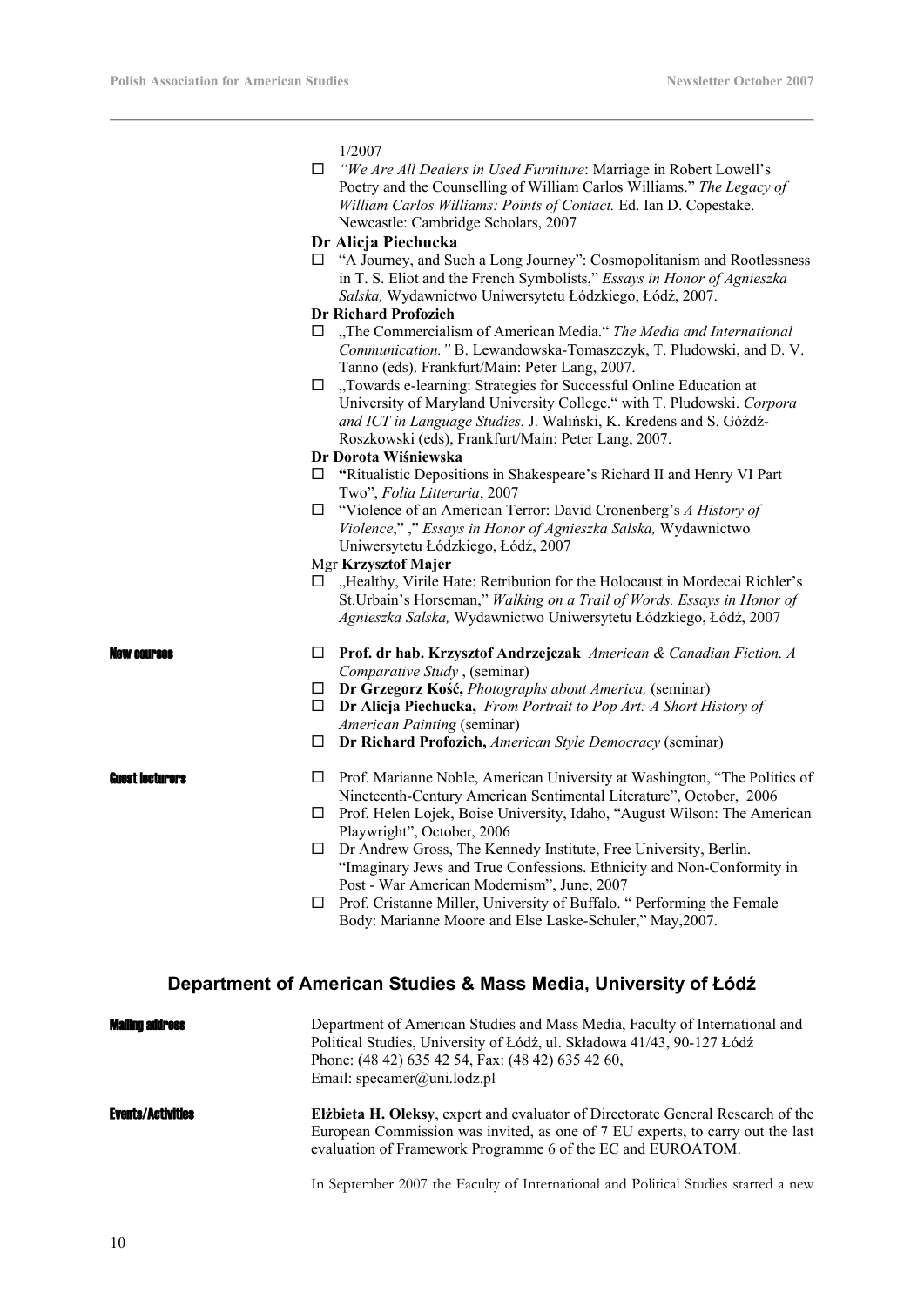two-year MA program - the Joint European Master's Degree in Women's and Gender Studies (**GEMMA**). It is a project within the **Erasmus Mundus program** addressed to students (both from the EU and third countries) interested in women's studies, gender studies and equal opportunities policies. Studies within GEMMA provide the opportunity to acquire professional qualifications and to benefit from mobility as students are expected to study at different European universities. This inter-university and interdisciplinary MA program gives one the unique possibility to obtain a double diploma from the home and partner institution. There are eight partner institutions in the project which is coordinated by the University of Granada, Spain.

Since the academic year 2007/08 ASM has started a new extramural MA program in American Studies and Mass Media. All classes within the program are conducted in English.

In March 2006 Koło Naukowe Amerykanistów (KNA), which is the initiative of ASM students interested in NAFTA countries, resumed its activities. The academic advisors are **Wiesław Oleksy**, **Jarosław Wojcieszek**, and **Magdalena Marczuk-Karbownik**. The academic interests of KNA members involve all topics related to the contemporary socio-political situation in Canada, USA and Mexico. The major goal of KNA is to popularize North American history and culture among the students at the University of Lodz. Some of the KNA initiatives in the previous year include the organization of:

- days of American culture (May 2007)
- conference "USA EU: Partnership or Competition?" (January 2007)
- debates "Republicans vs. Democrats" (January 2007) and "Death Penalty: For and Against" (May 2007).

KNA co-operates with the American Corner in Lodz and the American Embassy in Warsaw on a regular basis.

- **Elżbieta Durys** was nominated Erasmus Coordinator at the Faculty of International and Political Studies, University of Lodz, October 1, 2006.
- **Elżbieta Durys** took part in XXXII Polish Film Festival in Gdynia, September 17-22, 2007.
- In August and September 2007 **Dorota Golańska** did research at the John F. Kennedy Institute, Free University of Berlin, within the research grant program of the JFK Library.
- Three former ASM PhD students **Dorota Golańska** (title of the thesis: "Sztuczny człowiek: mit, magia i mistycyzm w amerykańskiej kulturze popularnej"), **Aleksandra Różalska** ("Uwarunkowania kulturowe wizerunków mniejszości etnicznych we współczesnej amerykańskiej telewizji") and **Jarosław Wojcieszek** ("Kompetencja telewizyjna. Wykorzystanie metodologii studiów kulturoznawczych w edukacji publiczności masowej w Polsce i w Stanach Zjednoczonych") successfully defended their doctoral dissertations. All dissertations were supervised by Prof. **Elżbieta H. Oleksy**.
- **Magdalena Marczuk-Karbownik** received a research grant at the John F. Kennedy Institute, Free University of Berlin, (February 2007).
- **Aleksandra Różalska** participated in several Consortium meetings of the project Joint European Master's Degree in Women's and Gender Studies (GEMMA) within Erasmus Mundus program (University of Granada, Spain – February 2007, Central European University in Budapest, Hungary – June 2007, European Commission in Brussels, Belgium – July 2007).
- **Marek Wojtaszek** was awarded a fellowship (Doctoral Support Program) by the Central European University in Budapest, Hungary which allowed him to do research at the Department of Gender Studies (September 2006 – February 2007).
- In April 2007 **Marek Wojtaszek** collaborated on the construction of the joint international project proposal for the European Science Foundation in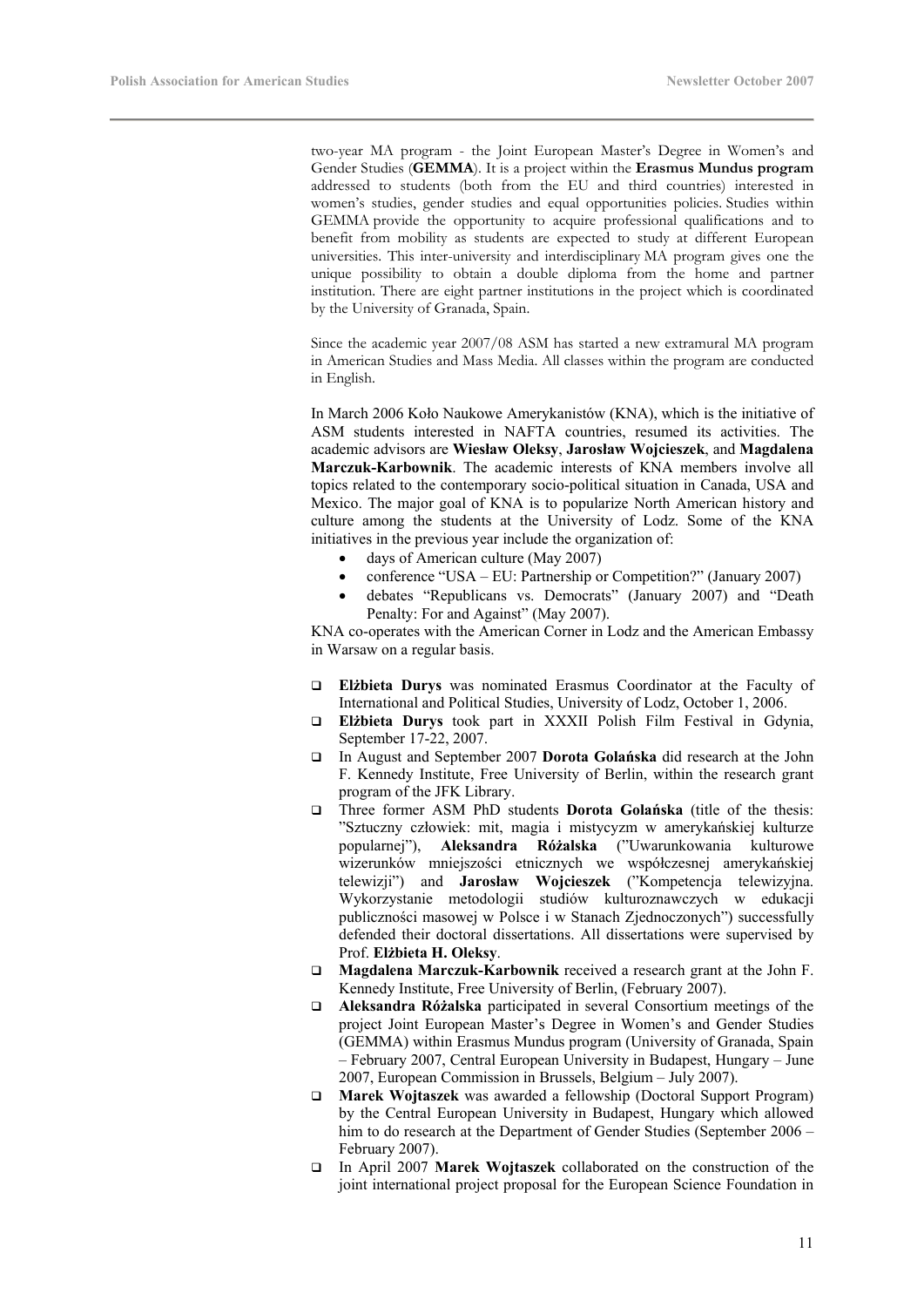Social Sciences entitled "Counteracting Violence in Ethnic Minority Group Families: Welfare Analysis."

|                    |        | Pallillus. Wullafu Aliafysis.                                                                                                                                                                                                                                                                                                                                                                                                                            |
|--------------------|--------|----------------------------------------------------------------------------------------------------------------------------------------------------------------------------------------------------------------------------------------------------------------------------------------------------------------------------------------------------------------------------------------------------------------------------------------------------------|
| Guest Iecturers    |        | In the past academic year ASM hosted several distinguished guests:                                                                                                                                                                                                                                                                                                                                                                                       |
|                    | $\Box$ | Prof. Paula Fass, from the University of California, Berkeley, USA (July<br>2007)                                                                                                                                                                                                                                                                                                                                                                        |
|                    | □      | Prof. Dorothea Olkowski from the Department of Philosophy, University<br>of Colorado, Colorado Springs, USA, who gave a lecture "Beyond<br>Narcissism: Women and Civilization," (May 31, 2007)                                                                                                                                                                                                                                                           |
|                    |        | Carolyn Ban from the University of Pittsburgh, USA (May 2007)                                                                                                                                                                                                                                                                                                                                                                                            |
|                    | □      | Peter Ling from the University of Nottingham, UK (February 2007).                                                                                                                                                                                                                                                                                                                                                                                        |
|                    |        | Also ASM faculty were invited to a number of different events:                                                                                                                                                                                                                                                                                                                                                                                           |
|                    | $\Box$ | Elizbieta Durys visited several partner universities as part of the academic<br>exchange program Teaching Staff Mobility, within ERASMUS:<br>1. University of Tampere, Finland, (September 24-30, 2007), where she<br>gave lectures on film analysis and gender in American cinema of the<br>1970s.                                                                                                                                                      |
|                    |        | 2. University of Utrecht, the Netherlands, (March 4-10, 2007), where she<br>gave lectures on femininity and madness in literature and film.<br>3. University of Santiago de Compostela, Spain, (May 14-20, 2007),<br>where she gave lectures on investigative journalism as reflected in<br>Polish and American cinema.                                                                                                                                  |
|                    | □      | In May 2007 Dorota Golańska visited the Department of Women's Studies<br>and Department of Sociology at the University of Milan-Bicocca (Italy)<br>where she ran a seminar for MA and PhD students on "Sexuality and Nation<br>in Polish Politics."                                                                                                                                                                                                      |
|                    | $\Box$ | In June 2007, Elżbieta H. Oleksy visited the University of Granada, Spain,<br>where she gave lectures entitled "Gender and Academic and Creative<br>Writing."                                                                                                                                                                                                                                                                                            |
|                    | □      | Aleksandra Różalska was a guest lecturer within the Teaching Staff<br>Mobility of the Erasmus Program at the University of Granada, Spain,<br>(April 2007).                                                                                                                                                                                                                                                                                              |
|                    | □      | Marek Wojtaszek visited Department of Women's Studies and Department<br>of Communication and Media Studies, University of Tampere, Finland<br>(February 19-26, 2007), as a part of Teaching Staff Mobility, within<br>ERASMUS Program, where he presented the following lectures:<br>1. "The Body: Phenomenology and Beyond"<br>"Beyond Gender. Gilles Deleuze's Critical Philosophy"<br>2<br>"Eyes Wide Shut or the Bible Retold? A Feminist Critique." |
| <b>Conferences</b> | ❏      | Elibieta Durys took part in the annual international conference of the<br>Polish Association for American Studies "Ideology and Rhetoric:<br>Constructing America," (Warsaw, October 26-28, 2006) where she<br>presented a paper "Is Rebellion Possible? Ideology and Meaning in Mike<br>Nichol's Movie The Graduate."                                                                                                                                   |
|                    | □      | Elżbieta Durys participated in the international conference "Rediscovering<br>Polish Cinema. History—Ideology—Politics," (Lodz, October 23-25, 2006)<br>where she had a presentation on "Introdukcja w świat męski: Zaklęte rewiry<br>Janusza Majewskiego."                                                                                                                                                                                              |
|                    | □      | In May/June 2007 Dorota Golańska represented the University of Lodz at<br>the annual meeting of the ATHENA 3 Thematic Network, hosted by the<br>Central European University in Budapest, where she coordinated the<br>activities of the working group on visual culture.                                                                                                                                                                                 |

 **David G. LaFrance** participated in the conference "U.S. Foreign Policy: Theory, Mechanism and Practice," (Jagiellonian University, Cracow, May 2007), where he presented a paper "Mexico as a Security Issue for the U.S.

12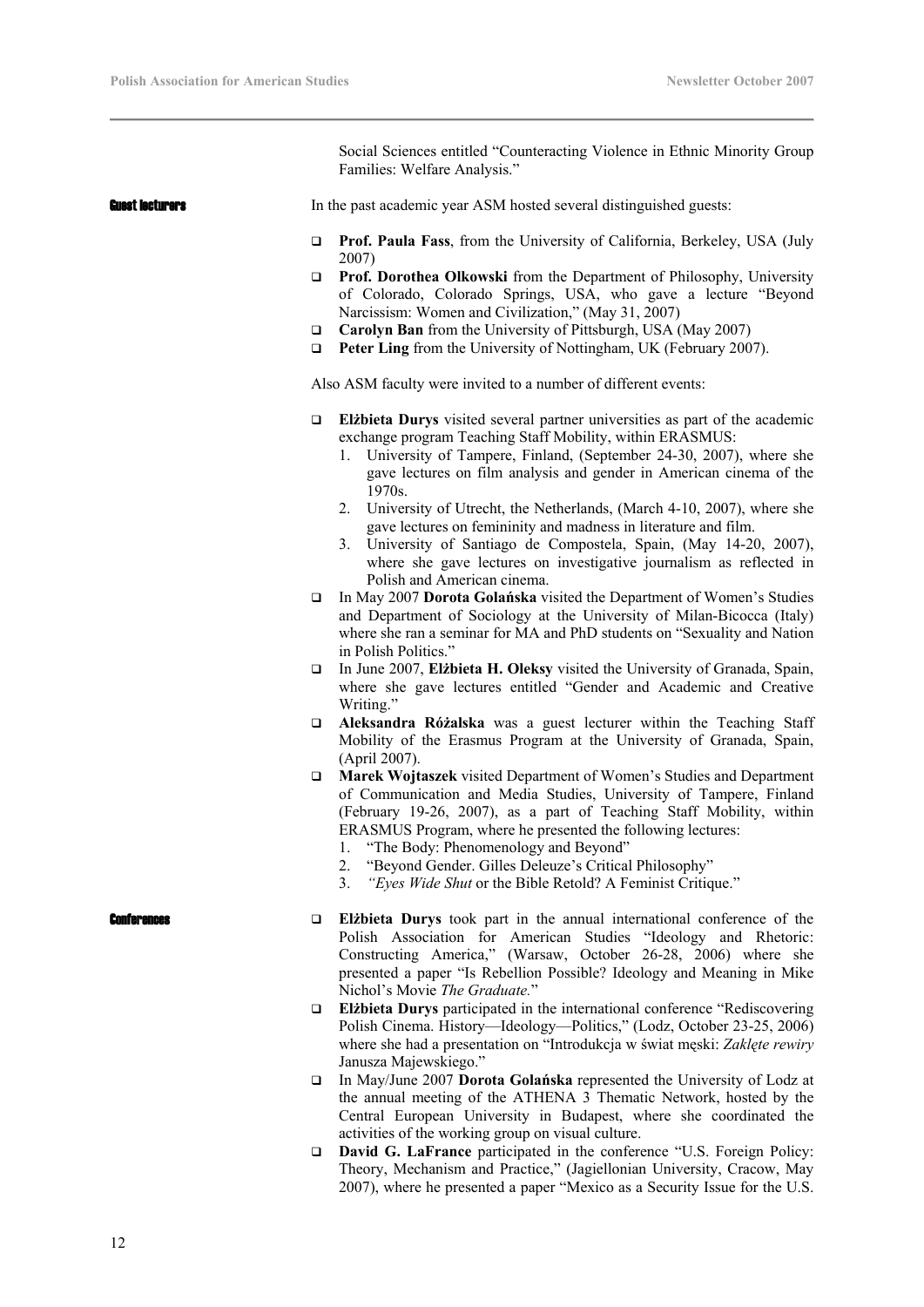since  $9/11$ ."

- **Magdalena Marczuk-Karbownik** took part in the conference "A New Canadian Foreign Policy? Recent Developments and Current Issues," (February 22, 2007, Berlin, Germany).
- □ **Magdalena Marczuk-Karbownik** participated in 4<sup>th</sup> Congress of Polish Association for Canadian Studies, "Canadian Ghosts, Hopes, Values," (April 26-28, 2007, Puławy).
- **Paulina Matera** participated in the conference "U.S. Foreign Policy: Theory, Mechanism and Practice," (Jagiellonian University, Cracow, May 25-27, 2007), where she presented a paper "The Impact of Economic Issues on American Policy toward Western Europe During Richard Nixon's Presidency."
- **Paulina Matera** took part in the conference "UE-USA. Partnerstwo czy rywalizacja?", organized by Koło Naukowe Unii Europejskiej "Europejczyk" (University of Lodz, January 11, 2007), where she delivered a paper "Polityka Stanów Zjednoczonych wobec Chin."
- **Paulina Matera** participated in the conference "4'E's Economic Development, Environment, Energy and Ethics, in Global Economy," organized by Congress of Political Economists (COPE), (Berlin, July 14-21, 2007) where she had a presentation entitled "The Attitude of the United States towards the Membership of Great Britain in the European Economic Community."
- **Paulina Matera** attended the conference "Teaching US History" organized by the American Studies Centre (Warsaw University, June 2, 2007).
- **Paulina Matera** participated in the conference "Granica wolności czy początek bezpieczeństwa – problem migracji w stosunkach amerykańskomeksykańskich" organized by Forum Młodych Demokratów (University of Lodz, June 15, 2007) where she delivered a presentation "Polityka rządu USA wobec nielegalnej emigracji z Meksyku."
- **Stanisław Obirek** took part in the conference "The Philosophical-Historical Contexts of the Holocaust," (Tel Aviv, November 2006) where he delivered a paper "Why a Polish Catholic Has a Problem Facing the Holocaust?"
- **Stanisław Obirek** participated in the conference "Religion and Public Space: Cross-Cultural Dimensions" (Israel, Kibuc Kfar Blum, June 2007) with a paper "The Revenge of the Victims, or About the Difficulty of Polish Catholics to Deal with Democracy."
- **Stanisław Obirek** also took part in the conference "Abraham J. Heschel. Philosophy and Inter-religious Dialogue: between Poland and America," (Warsaw University, June 25-28, 2007) where he presented a paper "Is Christology an Obstacle for Jewish Christian Understanding?"
- **Wiesław Oleksy** participated in the American Studies Association Annual Meeting in Oakland, CA, as a member of the International Committee of ASA. In this capacity he coordinated and co-chaired (with J. Desmond and A. Hornung) the Talk-shop Session: "Teaching America in the 21st Century: How the U.S. Presence, Role, and Image in the World Shape 'American Studies' Teaching." After the conference he spent 3 days at Stanford University, at the invitation of prof. Sherley Fishkin-Fisher, former ASA President. Wiesław Oleksy's participation in the ASA meeting was partly sponsored by the US Embassy in Warsaw.
- **Aleksandra Różalska** participated in the international conference "Tolerance – Literature – Culture," organized by the University of Lodz, where she delivered a paper "Enlightened Racism: Marginalization of Otherness in American Culture."
- **Marek Wojtaszek** took part in a meeting devoted to the international research project Coordination Action on Human Rights Violation (CAHRV), Good Practice in Tackling Violence against Women and Children (September 20–22, 2006, Budapest, Hungary) where he delivered a presentation "Non-governmental Women's Organizations in Poland."
- **Marek Wojtaszek** participated in III Global Conference "Sex and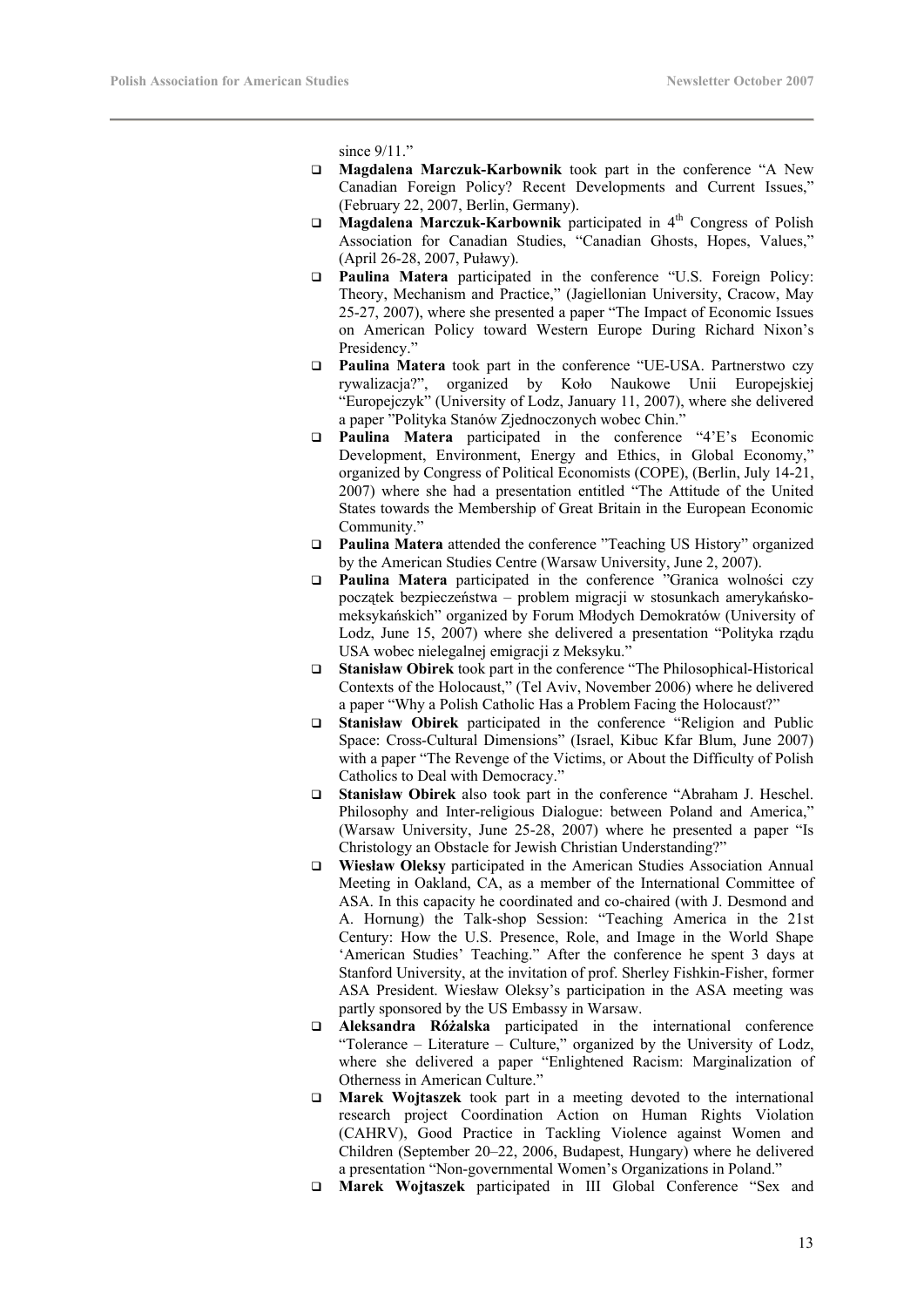Sexuality – Exploring Critical Issues," (November 29 - December 2, 2006, Cracow, Poland) where he delivered a paper "*Brokeback Mountain* and the Burial of Sexuality: The Molecular and the Molar."

- **Marek Wojtaszek** also participated in the International Conference "Cultural Representations of Psychiatry and Mental Illness," organized by the English Language Institute, Świętokrzyska Academy, (May 18 – 19, 2007, Piotrków Trybunalski, Poland) where he delivered a paper "Fighting the Negative*. Fight Club* and the Breakthrough of the Male Masochistic Schizophrenia*.*"
- **Marek Wojtaszek** and **Grażyna Zygadło** took part in the international conference meeting of the Nordic Research School of Gender and Women's Studies, "Methodologies, Traveling Theories, Translations: Nordic and European Feminist Research Training," Åbo University, Turku, Finland, (September 9 - 11, 2007).
- **Grażyna Zygadło** participated in the conference "Granica wolności czy początek bezpieczeństwa – problem migracji w stosunkach amerykańskomeksykańskich" organized by Forum Młodych Demokratów (University of Lodz, June 15, 2007) where she explained the socio-cultural situation of Latinos/as in the contemporary USA.
- Publications **Elżbieta Durys** (co-ed. with K. Klejsa), *Kino amerykańskie: Twórcy*. Kraków: Rabid, 2007.
	- **Elżbieta Durys** (co-ed. with K. Klejsa), *Kino amerykańskie: Dzieła.* Kraków: Rabid, 2006.
	- **Elżbieta Durys** "Kilka słów o formie i metodzie: *Twarze* Johna Cassavetesa." In *Kino amerykańskie: Dzieła*, Eds. E. Durys, and K. Klejsa. Kraków: Rabid, 2006, 163-192.
	- **Dorota Golańska** "Presidential Elections in the USA and Poland in the Context of Political Culture." In *Challenges in Global Constitutional Democracy and Democracy Education*, Vilnius: Vilnius Pedagogical University Press Leidykla, 2005, 41-53.
	- **David G. LaFrance** *Revolution in Mexico's Heartland: Politics, War, and State Building in Puebla, 1913-1920.* Lanham, MD: SR Books, 2007, (paperback edition, hardback originally published in 2003).
	- **David G. LaFrance** "Arrugas y verrugas: los zapatistas en Puebla, 1910- 1920." In *Anuario de Historia de la Universidad Juárez de Tabasco,* (Mexico) 2, 2006, 15-32.
	- **Paulina Matera** "The Attitude of the United States towards the Membership of Great Britain in the European Economic Community." In *4'E's:Economic Development, Environment, Energy and Ethics, in a Global Economy*. Eds. D. Frear & W. Taylor, Wilkes-Barre: Wilkes University, 2007, 393-407.
	- **Paulina Matera** (co-author Rafał Matera) *Stany Zjednooczone i Europa. Stosunki polityczne i gospodarcze 1776-2004*. Warszawa: Książka i Wiedza, 2007.
	- **Stanisław Obirek** "Powinowactwo z wyboru Żydzi w kulturze polskiej." In *Polska i jej sąsiedzi*. Ed. Włodzimierz Pawluczuk, Łomża 2006, 271-286.
	- **Stanisław Obirek** "Kłopoty z instytucją: Abraham J. Heschel, Jacques Dupuis i Irving Greenberg." In *Nowoczesność jako doświadczenie*. Eds. Ryszard Nycz, Anna Zeidler Janiszewska, Kraków 2006, 267-282.
	- **Stanisław Obirek** "W co wierzy polski katolik?" In *W co wierzymy?* Ed. Włodzimierz Pawluczuk. Łomża: Oficyna Wydawnicza "Stopka", 2007, 201-211.
	- **Stanisław Obirek** "Odnajdywanie jedności religie w dialogu z miastem w tle." In *Pojęcia podstawowe, część trzecia Miasto Postępu*. Ed. Michał Staniszewski, Poznań 2007, 27-55.
	- **Stanisław Obirek** "Dwa oblicza proroctwa. Jan Paweł II i Zygmunt Bauman wobec Europy," In *Dokąd zmierza Europa. Przywództwo, idee, wartości*. Eds. Halina Taborska, Jan S. Wojciechowski, Pułtusk 2007, 129-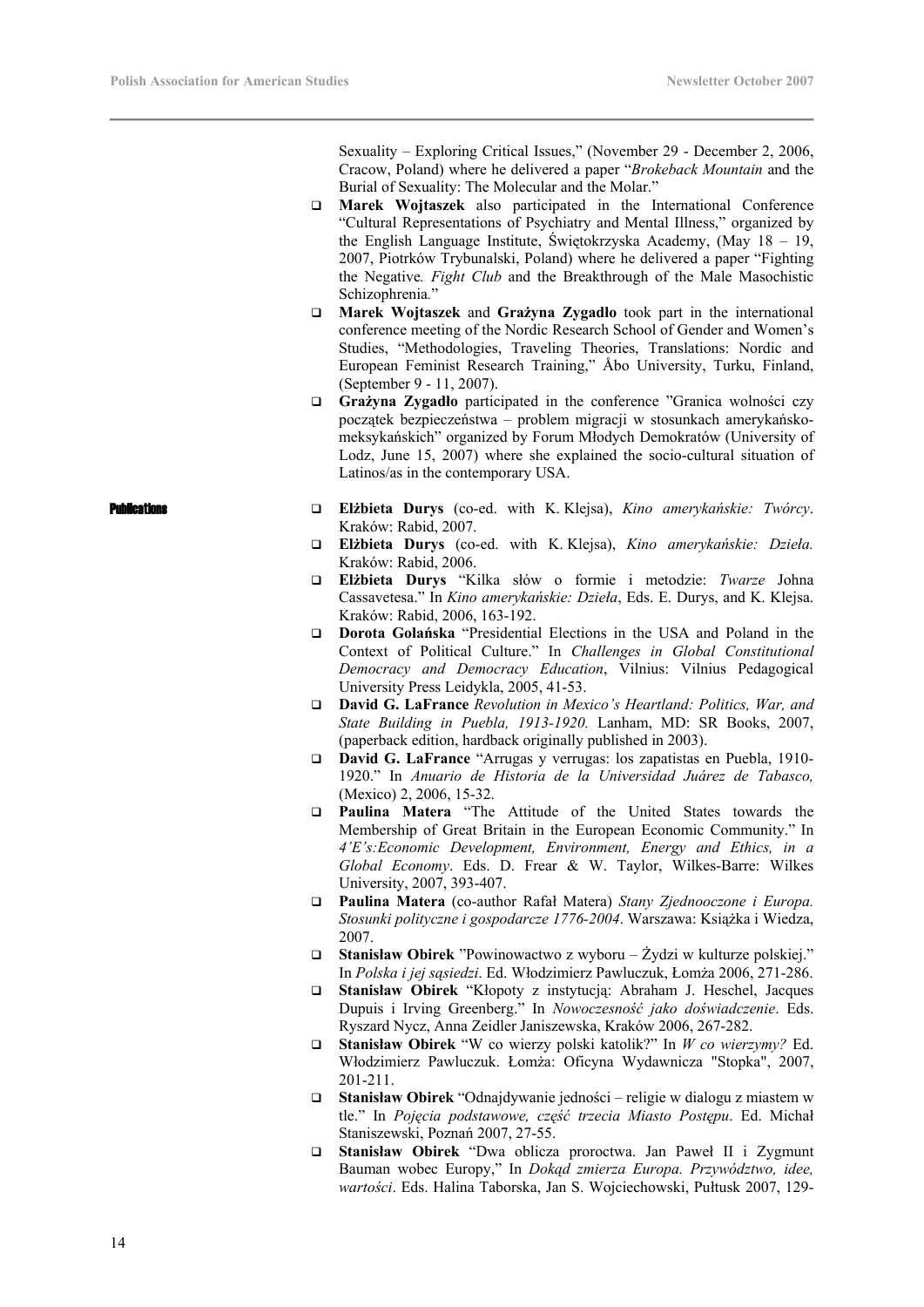137.

| $\Box$ | <b>Stanisław Obirek, "Why Does a Polish Catholic Have a Problem Facing</b> |
|--------|----------------------------------------------------------------------------|
|        | the Holocaust?" In Jewish History Quarterly [Kwartalnik Historii Żydów]    |
|        | Warszawa nr 3(223) 2007, 310-318.                                          |

- **Elżbieta H. Oleksy** *Men and Masculinities in Europe.* (co-authored with K. Pringle, J. Hearn et al..) London: Whiting & Birch Publishing, 2006.
- **Elżbieta H. Oleksy** *European Perspectives on Men and Masculinities: National and Transnational Approaches.* (co-authored with J. Hearn, K. Pringle et al.) New York and Hampshire: Palgrave Macmillan, 2006.
- **Marek Wojtaszek** "Molecular and the Molar: *Brokeback Mountain* and the Burial of Sexuality." In *At the Interface/Probing the Boundaries: Sex and Sexuality.* Eds. M.L. Kohlke and L. Orza, Amsterdam: Rodopi Press. 2007.
- **Grażyna Zygadło** *Culture Matters: Chicanas' Identity in Contemporary USA*. Frankfurt am Maine: Peter Lang, 2007.
- **Grażyna Zygadło** "Mythical Space(s): Revisions of the American West." In *The Media and International Communication.* Eds. B. Lewandowska-Tomaszczyk, T. Płudowski, D. Valencia Tanno, Frankfurt am Maine: Peter Lang, 2007, 185-198.

- New courses **Dorota Golańska** *Ideology, Propaganda, Politics: Introduction to Studies on Minorities, Gender and Diversity* 
	- **David G. LaFrance** *North American Integration*
	- **David G. LaFrance** *History of Latin America*
	- **David G. LaFrance** *American Political Culture*
	- **Stanisław Obirek** *Interreligious Dialogue in the USA Today*
	- **Stanisław Obirek** *Religions in the USA Today*
	- **Wiesław Oleksy** *Political Campaigns in the US and European Media*
	- **Aleksandra Różalska** *Race, Class, and Gender on American Television*
	- **Aleksandra Różalska** *The Promised Land: Immigrants and Minorities in the United States*

- New faculty **Sanja Kajinic** (from Croatia) was accepted as Marie Curie Fellow (within the project funded by the  $6<sup>th</sup>$  Framework Programme of the European Union).
	- **Sonia Garzón Ramírez** (from Columbia), **Ismail Hossain** (from Bangladesh) and **Wanda Błaszkowska** (from Poland) were accepted as ERASMUS MUNDUS students.
	- **Patrycja Chudzicka** and **Agnieszka Krukowska** were accepted as PhD students.
	- In September Associate Professor **David J. Jackson,** from the Department of Political Science, Bowling Green State University, joined the department as US Fulbright Scholar.

# Call for publications *American Literary Scholarship: An Annual*.

Polish Americanists as well as Americanists from the Baltic countries are invited to submit books, monographs, edited collections, and articles published in 2005 through 2007 to be considered for review in the new edition of "Central European Contribution" of *American Literary Scholarship: An Annual*. Durham and London: Duke University Press.

Deadline for submission of materials: **April 15, 2008.**  Please send your materials to: Prof. Elżbieta H. Oleksy Department of American Studies and Mass Media, University of Lodz Składowa 41/43, 90-127 Lodz, Poland

E-mail address: specamer@uni.lodz.pl

15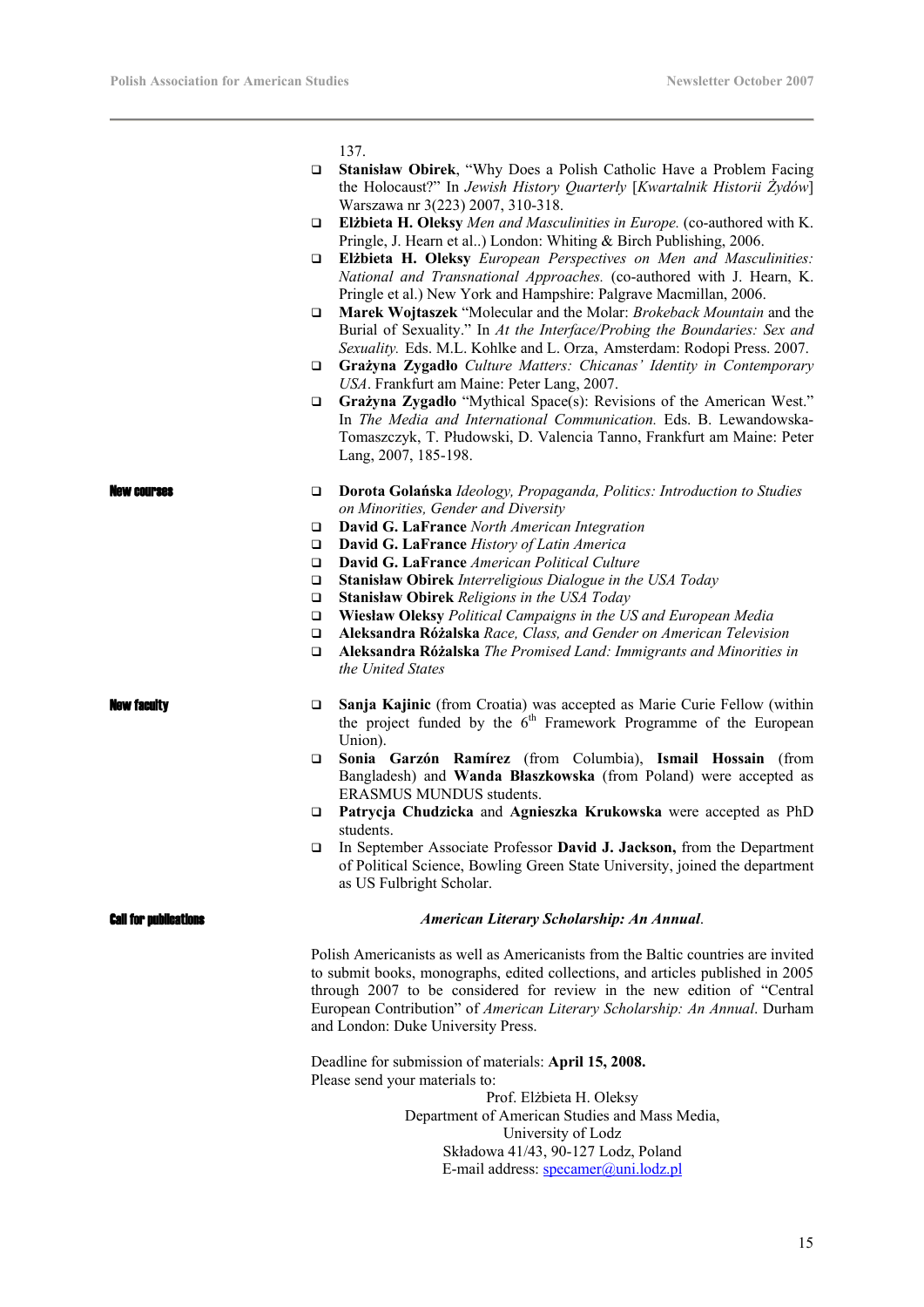# **American Studies Center, University of Warsaw**

| Maling address                                       |        | American Studies Center, Warsaw University, Al. Niepodległości 22, 02-653<br>Warszawa                                                                                                                                                                                                                                                                                      |
|------------------------------------------------------|--------|----------------------------------------------------------------------------------------------------------------------------------------------------------------------------------------------------------------------------------------------------------------------------------------------------------------------------------------------------------------------------|
| <b>Events/Activities - lectures by ASC</b><br>IUGSTS | □      | 05.10.2006 The Role of Sentimentality as Category and its Political and Social Values<br>in the 19th Century Fiction - Lecture by Prof. Marianne Noble, American University,<br>Washington, D.C.                                                                                                                                                                           |
|                                                      | ❏      | 18.10.2006 African American Writers and the Antislavery Struggle - Lecture by<br>Richard Yarborough, UCLA                                                                                                                                                                                                                                                                  |
|                                                      | □      | 04.12.2006 Current U.S. Foreign Policy Towards Iraq and Iran, and the War on Terror<br>- Lecture by David T. Morris, Political Officer, U.S. Embassy, Warsaw                                                                                                                                                                                                               |
|                                                      | ❏      | 15.03.2007 Participant Observation and Improvisation: A View From the Band Stand -<br>Lecture by Prof. Robert Faulkner                                                                                                                                                                                                                                                     |
|                                                      | □<br>❏ | 24.03.2007 Culture's Recent Consequences - Lecture by Prof. Geert Hofstede<br>10.05.2007 >From Baldwin's Paris to Benjamin's: The Architectonics of Race/Sex in<br>"Giovanni's Room" - Lecture by Magdalena J. Zaborowska, Associate Professor at the<br>Program in American Culture and Center for Afroamerican and African Studies,<br>University of Michigan, Ann Arbor |
|                                                      | □      | 11.05.2007 Place Makes a Difference: Region and Locale in American Culture -<br>Lecture by Dr William C. Pratt, Visiting Fulbright Profesor                                                                                                                                                                                                                                |
|                                                      | □      | 17.05.2007 Modernism, Sexuality, and Performing the Female Body: Marianne Moore<br>and Else Lasker-Schüler - Lecture by Cristanne Miller, Edward H. Butler, Professor of<br>Literature, Chair, Department of English, University at Buffalo                                                                                                                                |
|                                                      | $\Box$ | 25.09.2007 XI Science Fair, Warsaw Hip-hop and Electrofunk in the US and Not Only -<br>A debate with young Polish hip-hopers conducted by Dr Ewa Grzeszczyk and<br>Sebastian Góźdź: "Is Hip-hop Already Dead" proceeded by the screening of a BBC<br>documentary "Planet Rock" directed by Don Letts                                                                       |
| <b>Guest lectures by ASC faculty</b>                 | ❏      | Inside Out and Upside Down: Popular Reading of the Official Anti-American<br>Propaganda in the Stalinist Poland of 1949-1956 - paper by Dr Małgorzata Gajda-<br>Łaszewska at the "Images of America" Conference, University of Rochester, 09-<br>14.10.2006                                                                                                                |
|                                                      | ❏      | American Models of Success in Contemporary Poland - Paper by Dr Ewa Grzeszczyk at<br>the "Images of America" Conference, University of Rochester, 09-14.10.2006                                                                                                                                                                                                            |
|                                                      | □      | Management Religion: Its Apostles, Prayers and Believers - Paper by Dr Małgorzata<br>Durska at the PAAS Conference "Ideology and Rhetoric: Constructing America",<br>Warszawa, 26-28.10.2006                                                                                                                                                                               |
|                                                      | ❏      | Imigranci - my i oni? – Paper by Dr Agnieszka Weinar at "European dilemmas of<br>immigration policy from the perspective of a New Member State" Conference (Wyższa<br>Szkoła Europejska im. Ks. J. Tischnera and U.S. General Consulate in Cracow) Kraków,<br>07-08.11.2006                                                                                                |
|                                                      | ❏      | Aristotle on Founders: The Fundamental Political Problem of Legislators Addressed in<br>Politics 2 - Paper by Prof. Clifford A. Bates, The 2006 Meeting of the Northeastern<br>Political Science Association (Boston Mass): 09-11.11.2006                                                                                                                                  |
|                                                      | □      | Blame it on Hobbes - The Contemporary Crisis of Sovereignty as Breakdown of the<br>Hobbesian Logic of States - Paper by Prof. Clifford A. Bates, The 2006 Meeting of the<br>Northeastern Political Science Association (Boston Mass): 09-11.11.200                                                                                                                         |
|                                                      | ❏      | <i>FTAA seen from the U.S.</i> – Paper by Dr Małgorzata Durska "Procesy integracyjne w<br>Ameryce Łacińskiej. Trendy i bariery" (CESLA UW), 16-17.11.2006                                                                                                                                                                                                                  |
|                                                      | □      | Playing with it. An e-sc(h)atology of everyday life among queers - Paper by Dr<br>Tomasz Basiuk "Rubbish, Waste, and Litter; Culture and Its Refuse/als" (Szkoła<br>Wyższa Psychologii Społecznej, Warszawa): 17-18.11.2006                                                                                                                                                |
|                                                      | □      | Meksyk jako strefa buforowa: nowe aspekty migracji – Paper by Dr Agnieszki Weinar,<br>"Hiszpańskojęzyczna przestrzeń migracyjna" (Pracownia Migracji Masowych XIX i XX<br>w. Instytutu Historii PAN, Warszawa): 05-06.12.2006                                                                                                                                              |
|                                                      | ❏      | The Investment Development Path of Poland Revisited: A Geographic Analysis<br>Regional and National Drivers of Business Location and Competitiveness: The Outward<br>Foreign Direct Investment from Poland - Paper by Dr Radosław Wolniak at the 32nd<br>European International Business Academy Annual Conference (University of Fribourg,<br>Switzerland): 07-09.12.2006 |
|                                                      | ❏      | Wywiady internetowe -- Paper presented by Dr Ewa Grzeszczyk at the 13th Polish<br>Congress of Sociology: "What Unites Us, What Divides Us?" (Zielona Góra): 13-<br>15.09.2007                                                                                                                                                                                              |
|                                                      | ❏      | To Contain the Flapper Curse: Advertising as a Tool of Policing Housewives in the<br>1920s America -- Paper by Dr Małgorzata Gajda-Łaszewska at the "Camouflage.<br>Voyeurism. Exhibition. Discourses and Practices of Deception, Surveillance, and                                                                                                                        |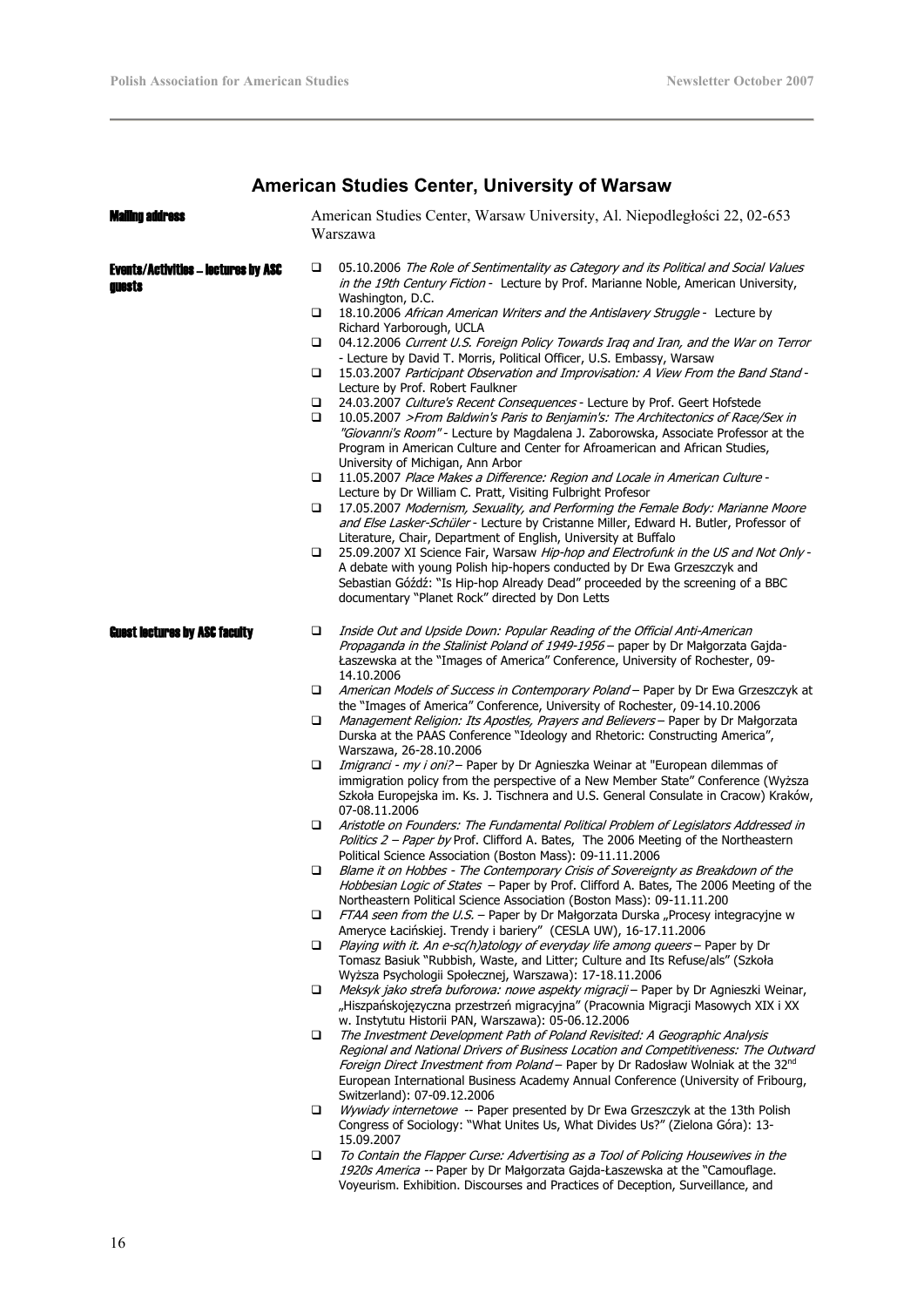Transparency" Conference (Ustroń, University of Silesia, Sosnowiec) 19-22. 09. 2007

- Ruina ekologiczna, problem alkoholowy polskich imigrantów i postprzemysłowa nostalgia na Greenpoincie. Obraz dzielnicy w The New York Times, Greenpoint Gazette i Nowym Dzienniku, 1980-2005 - Paper by Dr Anna Sosnowska-Jordanovska at the 13th Polish Congress of Sociology: "What Unites Us, What Divides Us?" (Zielona Góra): 13-15.09.2007
- *Rasowe stereotypy w Stanach Zjednoczonych* wykład Dr Agnieszki Graff, XI Festiwal Nauki (Warszawa), 21 30.09.2007

- Conferences **Conferences 1** 09-14.10.2006 "Images of America Conference" at the University of Rochester, Rochester NY, USA, co-sponsored by the ASC, with the participation of two ASC faculty and seven ASC students 11.10.2006 Polish Images of the U.S. (University of Rochester, Rochester NY, USA)
	- 17.10.2006 "American Model Polish Reality" (ASC UW): a one-day conference bringing together academics and practitioners from a wide range of fields and professions to discuss the implementation of U.S.-derived cultural, business, and legal models in Poland
	- 02.11.2006 "American Studies: A Thirty Year Perspective. Warsaw University American Studies Center Anniversary Conference 1976-2006" (ASC UW): a celebratory event with panels devoted to the history of the American Studies Center, the American Studies curriculum, and the field of research
	- 02.06.2007 "Workshop on Researching and Teaching American History": a workshop conference bringing together faculty and graduate students to discuss the relationship between their research interests and teaching U.S. history
	- **Ducations The Studies Constant Constant Constant** Cut Here: Local and International Perspectives in Queer Studies. Cambridge Scholars Press, 2006 (Wielka Brytania). Introduction and co-edited with Dominika Ferens and Tomasz Sikora
		- Tomasz Basiuk, Parametry pożądania. Kultura odmieńców wobec homofobii. Kraków: Universitas, 2006. Introduction and co-edited with Dominika Ferens and Tomasz Sikora (not a translation of the above)
		- **T** Tomasz Basiuk, "Shame in *Brokeback Mountain* and *Capote,"* Agata Preis-Smith and Marek Paryż, eds., Mosaics of Words. Essays on American and Canadian Literary Imagination Dedicated to the Memory of Professor Nancy Burke, Warszawa: Instytut Anglistyki UW, 2006
		- Clifford A. Bates, Co-editor (with Mariusz-Jan Radło) National Reform Programs: Key to Successful Future of the European Project? (Gdańsk, Poland: Gdańsk Institute for Market Economics, 2006). ISBN 83-89443-52-X
		- Clifford A. Bates, "Konstytucyjne podstawy amerykańskiego kapitalizmu" in Wojciech Bienkowski and Mariusz-Jan Radlo, Amerykański model rozwoju gospodarczego. Istota, efektywność i możliwość zastosowania (Warszawa: SGH, 2006) (Articles and Chapters)
		- Clifford A. Bates, "The Constitutional Foundations of American Capitalism" in Reaganomics Goes Global, ed. by Wojciech Bienkowski, Josef C. Brada and Mariusz-Jan Radlo (London: Palmgrave, 2006) (Articles and Chapters)
		- Clifford A. Bates, A review of Criticial Jurisprudence: The Political Philosophy of Justice, by Costas Douzinas and Adam Gearey. The Law and Politics Book Review Vol. 16 No. 10 (October, 2006) 830-832.
		- [http://www.bsos.umd.edu/gvpt/lpbr/subpages/reviews/douzinas-gearey1006.htm] Clifford A. Bates, A review of Andres Rossler. Political Authority and Obligation in
		- Aristotle. Political Studies Review Volume 4 Issue 2 April 2006. pg. 186-7 Clifford A. Bates, A review of Jeffrey H. Morrison. John Witherspoon and the Founding of the American Republic. Political Studies Review Volume 4 Issue 2 April 2006. pg. 205-6
		- □ Clifford A. Bates, A review of Paul Lewis ed. Exploring Political Worlds. Political Studies Review Volume 4 Issue 2 April 2006. pg. 183-4
		- Clifford A. Bates, A review of Larry Arnhart. Darwinian Conservativism. Political Studies Review Volume 4 Issue 2 April 2006. pg. 177-8
		- Clifford A. Bates, A review of Alan Cromartie and Quentin Skinner (eds). Thomas Hobbes: Writings on Common Law and Hereditary Right. in Political Studies Review Volume 4 Issue 1 January 2006, pg. 62
		- Clifford A. Bates, A review of Jill Frank. A Democracy of Distinction: Aristotle and the Work of Politics. Political Studies Review Volume 4 Issue 1 January 2006. pg.63
		- Clifford A. Bates, A review of Mark Blitz. Duty Bound: Responsibility and American Public Life, Political Studies Review Volume 4 Issue 1 January 2006 pgs. 80-81
		- Małgorzata Durska, "The Cultural Roots of the American Business Model". W. Bienkowski, J.C. Brada, M-J. Radlo (eds.), Reaganomics Goes Global: What Can the EU, Russia and Other Transition Countries Learn from the USA?, Palgrave Macmillan: New York 2006, 28-43
		- Małgorzata Durska, "No bishop, no king: duch religii, duch demokracji, duch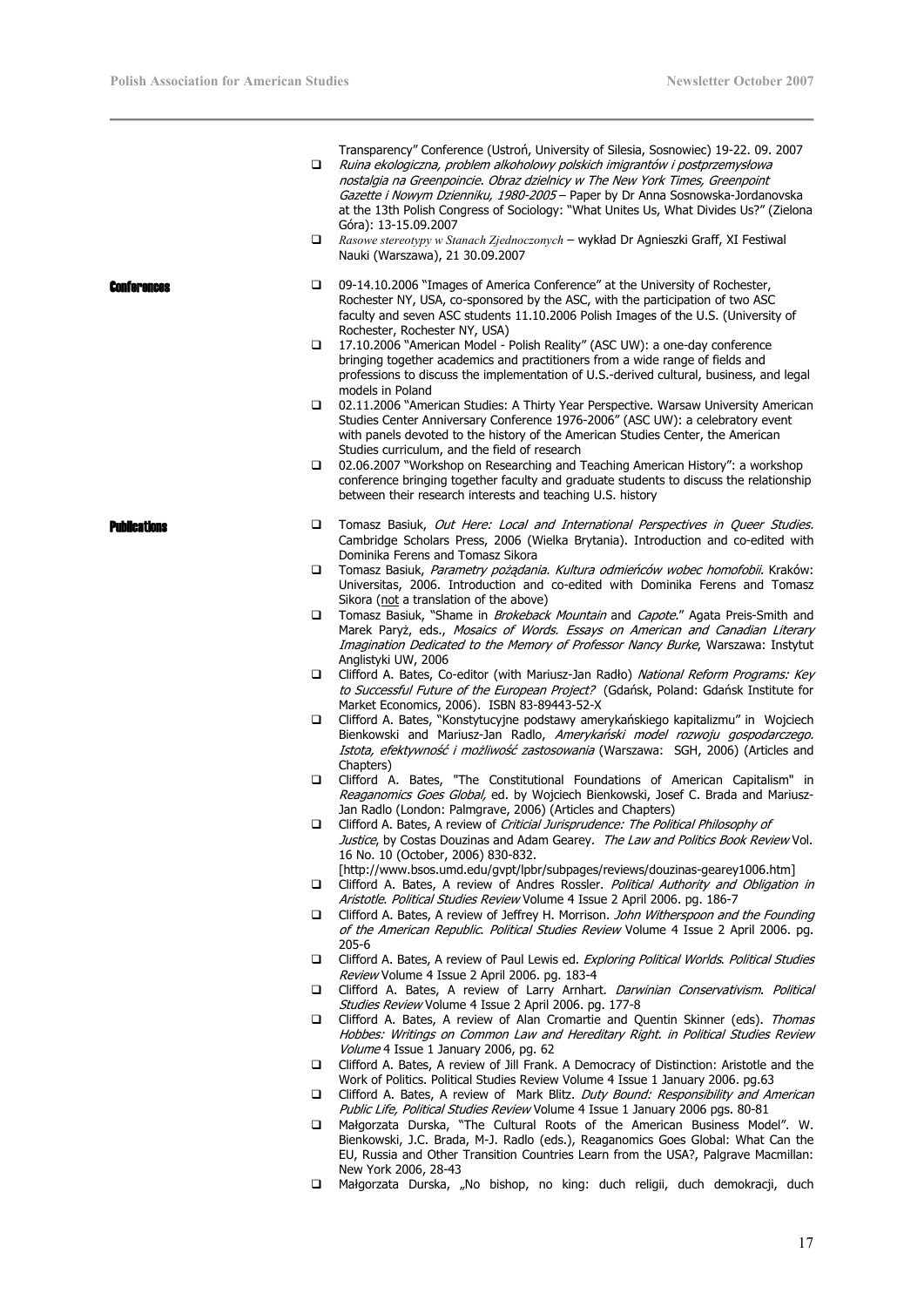konkurencji" [in:] Amerykańska demokracja XXI wieku. Wydawnictwo Uniwersytetu Jagiellońskiego, Kraków 2006, 211-219

- Małgorzata Durska, "Kulturowe źródła amerykańskiego modelu biznesowego" [in:] W. Bieńkowski, M-J. Radło (eds.), Amerykański model rozwoju gospodarczego: Istota, efektywność i możliwość zastosowania, Szkoła Główna Handlowa, Warszawa 2006, 40-61
- **I** Małgorzata Durska, "The Values that are Praised, the Values that Endure", American Investor, vol. XVI No. 06, 2006, 3-5
- □ Andrzej Filipiak, "Śmierć Boga i bunt elit. Nowa klasa jako zjawisko kulturowe i religijne," Religia. Prawo. Reklama. Dylematy kultury współczesnej, ed. Ryszard Paradowski, Ośrodek Studiów Amerykańskich UW, Warszawa 2006, 245-254
- Andrzej Filipiak, "Wartości, które wspólnie wyznajemy? Cywilizacyjne źródła napięć pomiędzy Stanami Zjednoczonymi a niektórymi państwami europejskimi," Studia polityczne, nr 18, 2006, 7-28
- Andrzej Filipiak, "Koniec demokracji: kryzys instytucji czy kryzys kultury obywatelskiej? Wokół sympozjum First Things na temat zawłaszczenia sfery politycznej przez oligarchiczne sądownictwo federalne", Amerykańska demokracja w XXI wieku, eds. Andrzej Mania, Paweł Laidler, Wydawnictwo Uniwersytetu Jagiellońskiego, Kraków 2006, 179-188
- Małgorzata Gajda-Łaszewska, "Burden of Truth: Literary Accounts of the Persian Gulf War of 1991 as a Counterbalance to the Media Spectacle." Crossroutes: Literature, Culture, and Language. Anglica 15. Andrzej Weseliński and Jerzy Wełna (eds.). Warszawa: Wydawnictwa Uniwersytetu Warszawskiego, 2006, 73-84
- Małgorzata Gajda-Łaszewska, "Branded Rebels: Consumer Culture Idea of Revolt" [in:] Jacek Gutorow and Tomasz Lebiecki (eds.). Conformity and Resistance in America. Cambridge: Cambridge Scholar Press, 2007
- □ William Glass, "1930: Hollywood Bans 'Sexual Perversion' in Films, "Great Events from History: Gay, Lesbian, Bisexual, Transgender Events, ed. by Lillian Faderman, Yolanda Retter, and Horacio Roque Ramírez, Salem Press, 2006
- □ William Glass, Book Review: *Politics and Religion in the White South*, ed. by Glenn Feldman, and Religion and Public Life in the South: In the Evangelical Mode, ed. by Charles Reagan Wilson and Mark Silk, in The Journal of Southern History, November, 2006
- William Glass and Agnieszka Graff, "Editors' Introduction", "The Politics of American Studies", The Americanist, Warsaw Journal for the Study of the United States, vol. XXIII, 2006, 7-14
- $\square$  William Glass, "Making sense of American Studies" An Interview with John Leo by William R. Glass, Americanist, Warsaw Journal for the Study of the United States, vol. XXIII, 2006, 35-49
- □ Agnieszka Graff, "We Are (Not All) Homophobes: A Report from Poland", Feminist Studies, 32 (2), Summer 2006, 434-449
- Agnieszka Graff, "Warum Frauen in Polen 'nicht Stoeren", Jahrbuch Polen, Band 17/ 2006 (Deutsche Polen-Institut), 34-44
- □ Agnieszka Graff and Tomasz Basiuk "Fałszerstwo Wilkomirskiego: trauma jako konwencja kulturowa i narracyjna", red. M. Głowiński et. al. "Stosowność i forma. Jak opowiadać o Zagładzie?" (Kraków: Universitas, 2006), 387-404
- Agnieszka Graff, "Does Doing American Studies Still Make Sense? An Interview with Heinz Ickstadt by Agnieszka Graff", The Americanist, Warsaw Journal for the Study of the United States, vol. XXIII, 2006, 17-34
- $\square$  Ewa Grzeszczyk, "Konsumpcja sposobem na symbolizowanie statusu społecznego w społeczeństwach demokratycznych na przykładzie Stanów Zjednoczonych i Polski", Amerykańska demokracja w XXI wieku, A. Mania, P. Laidler, eds. Kraków: Wydawnictwo Uniwersytetu Jagiellońskiego, 2006, 267-274
- □ Ewa Grzeszczyk, Review of Amerykański mit polski konsument, czyli reklamowe oblicza Ameryki by Joanna Szymkowska-Bartyzel, The Americanist, XXIII (2006), 182-186
- Grzegorz Kość, A review of *Długa czarna pieśń: Zarys literatury afroamerykańskiej* [A Long Black Song: An Outline of African American Literature] by Krzysztof Andrzejczak. The Americanist: Warsaw Journal for the Study of the United States (The Politics of American Studies) 23: 178-81
- Zbigniew Kwiecień, Komentarze do "amerykańskich" przemówień w zbiorze Wielkie Mowy Historii, t. I-IV, Warszawa 2006, wyd. POLITYKA Spółdzielnia Pracy
- Anna Sosnowska-Jordanovska, "Models of Eastern European Backwardness in the post-1945 Polish Historiography" [in:] East Central Europe- Europe D'centre-est- eine wissenschaftliche Zeitschrift, vol. 52, no I-II
- Bohdan Szklarski, "The Leadership Situation Presidential Battles for Political Agenda" w: Zbigniew Lewicki (red.), American Freedoms, American (Dis)Orders, ASC, Warszawa, 75-88
- Bohdan Szklarski, Przywództwo symboliczne między rządzeniem a reprezentacją. Amerykańska prezydentura końca XX wieku, ISP PAN, Warszawa, 405 pages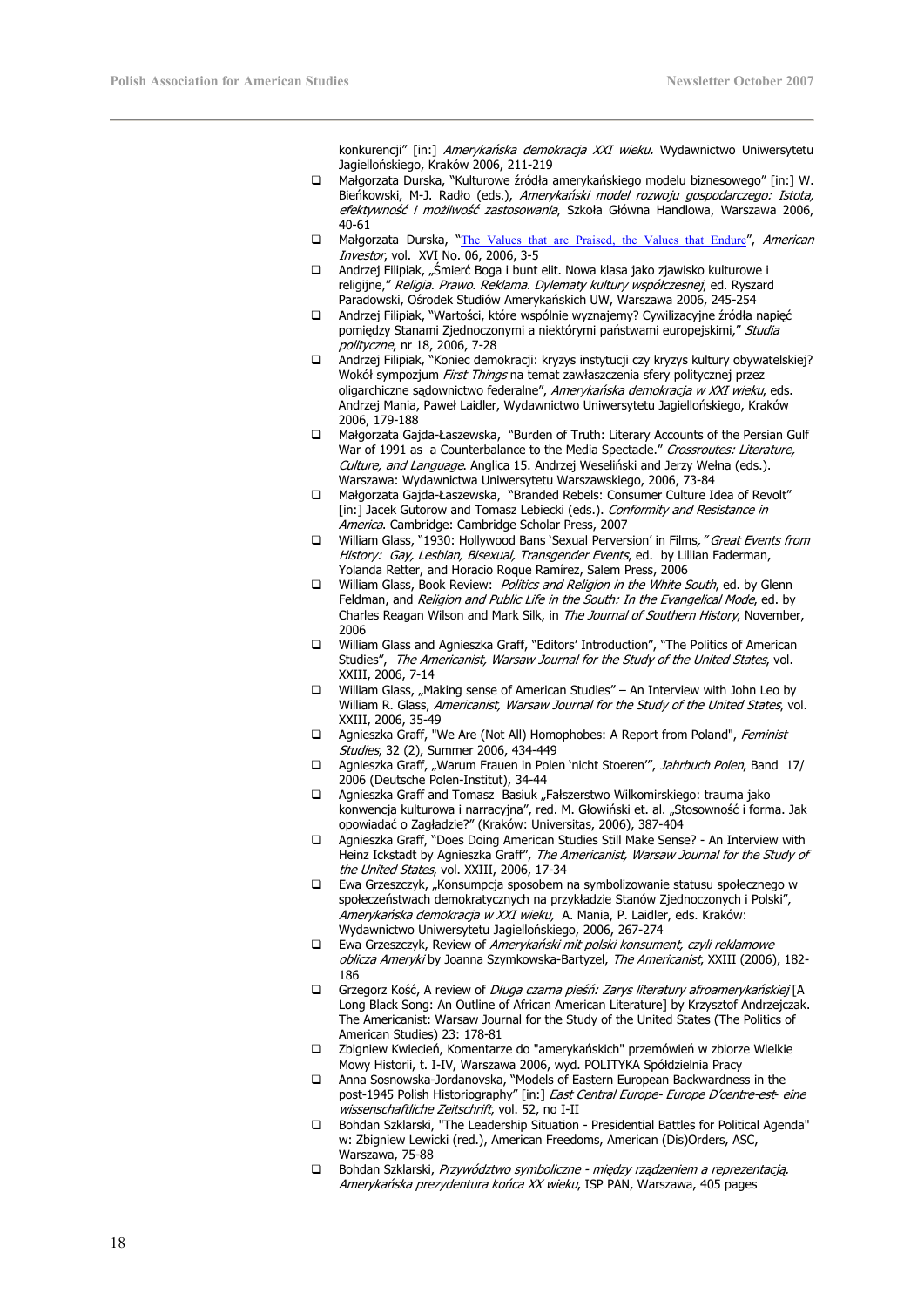| □<br>$\Box$<br>▫<br>□ | Agnieszka Weinar, Europeizacja polskiej polityki migracyjnej, 1990-2003, Warszawa:<br>Scholar, 2006 [Europeanization of the Polish migration policy, 1990-2003]<br>Agnieszka Weinar, "Trajektorie polityki migracyjnej we współczesnych<br>opracowaniach", Przegląd Polonijny, z.3 (117) [2006]<br>Agnieszka Weinar, "The Polish Approach to Integration" in <i>Canadian Diversity</i> , Vol 5:1,<br>Winter 2006, Montreal: Metropolis (with A. Grzymała-Kazłowska)<br>Radosław Wolniak (co-author): "A Transition Country's Positioning on the Investment<br>Development Path. The Case of Poland." E.Kaynak and T.D.Harcar (eds.), Technology,<br>Structure, Environment and Strategy Interfaces in a Changing Global Business Arena.<br>International Management Development Research Yearbook. Volume XV (2006) |
|-----------------------|---------------------------------------------------------------------------------------------------------------------------------------------------------------------------------------------------------------------------------------------------------------------------------------------------------------------------------------------------------------------------------------------------------------------------------------------------------------------------------------------------------------------------------------------------------------------------------------------------------------------------------------------------------------------------------------------------------------------------------------------------------------------------------------------------------------------|
| ⊔                     | Prof. William C. Pratt from the University of Nebraska was Visiting Fulobright Professor<br>at the American Studies Center in Spring 2007. He taught a course on the history of<br>the Great Plains.                                                                                                                                                                                                                                                                                                                                                                                                                                                                                                                                                                                                                |
| ▫<br>$\Box$<br>$\Box$ | Prof. David Jones is offering two online courses in the Fall 2007 term: (1) The<br>Pentagon: U.S. Military Industrial Complex Since 1945 and (2) American Business<br>Law<br>Dr Anna Sosnowska-Jordanovska is offering a course on New York. The City and Its<br>People in the Fall 2007<br>Dr Tomasz Basiuk offered two new courses in the Spring 2007: (1) AIDS Narratives                                                                                                                                                                                                                                                                                                                                                                                                                                        |
| □                     | and (2) Queer Film and Media.<br>The American Studies Center plans to hold a conference "Beyond Imagined"<br>Uniqueness: Nationalisms in Comparative Perspective" on May 21-23, 2008. A Call for<br>Papers will follow soon. Please contact the Center for more information<br>(asc@uw.edu.pl)                                                                                                                                                                                                                                                                                                                                                                                                                                                                                                                      |
|                       |                                                                                                                                                                                                                                                                                                                                                                                                                                                                                                                                                                                                                                                                                                                                                                                                                     |

# **Institute of English Philology, University of Opole**

| Walling address          | Institute of English Philology, University of Opole, pl. Kopernika 11, 45-040<br>Opole, tel/fax: (77) 5415 923<br>www.anglistyka.uni.opole.pl                                                                                                                                                                                                                 |
|--------------------------|---------------------------------------------------------------------------------------------------------------------------------------------------------------------------------------------------------------------------------------------------------------------------------------------------------------------------------------------------------------|
| <b>Events/Activities</b> | In November, 2006, Jacek Gutorow introduced Ron Padgett to the Polish<br>□<br>readers and read translations of Padgett's poems in Katowice, Sosnowiec<br>and Mikołów.                                                                                                                                                                                         |
|                          | In December, 2006, Tadeusz Sławek presented his 60 <sup>th</sup> Birthday Paper<br>$\Box$<br>("When I'm 64") at the University of Opole.                                                                                                                                                                                                                      |
|                          | In December, 2006, Jonathan Larson's Rent had its premiere in Teatr<br>$\Box$<br>Muzyczny in Chorzów – the translation was done by Paweł Marcinkiewicz.                                                                                                                                                                                                       |
|                          | In May, 2007, Jacek Gutorow and Paweł Marcinkiewicz participated in the<br>$\Box$<br>"American Poetry in Poland" symposium held in Poznań. Marcinkiewicz<br>presented his paper "Teaching American Poetry on the Basis of<br>Translation". Gutorow and Marcinkiewicz translated several poems by<br>Mary Jo Bang who was one of the guests invited to Poznań. |
|                          | 2006-2007, Paweł Marcinkiewicz published his translations of the poems<br>$\Box$<br>by Ann Carson, W. H. Auden, James Tate and Mary Jo Bang in Dziennik.<br>Europa.                                                                                                                                                                                           |
|                          | 2006-2007, Jacek Gutorow published his translations of the poems by Jorie<br>$\Box$<br>Graham, John Ashbery, Mary Jo Bang, Ron Padgett in various literary<br>magazines in Poland                                                                                                                                                                             |
|                          | Wacław Grzybowski, "Metaxy - Eric Voegelin's Diagnosis", 4-7 July, 2007,<br>$\Box$<br>University of Cardiff, UK - Theory, Faith, Culture.                                                                                                                                                                                                                     |
|                          | Jacek Gutorow, "When Everything is Shed. Wallace Stevens and 'The<br>$\Box$<br>The"", 17-18 November, 2006, Szkoła Wyższa Psychologii Społecznej,<br>Warszawa - Rubbish, Waste, and Litter. Culture and Its Refuse/als                                                                                                                                        |
| <b>Punneations</b>       | Myśl wędrująca. Księga pamiątkowa dla Tadeusza Sławka. Szkice pod<br>$\Box$                                                                                                                                                                                                                                                                                   |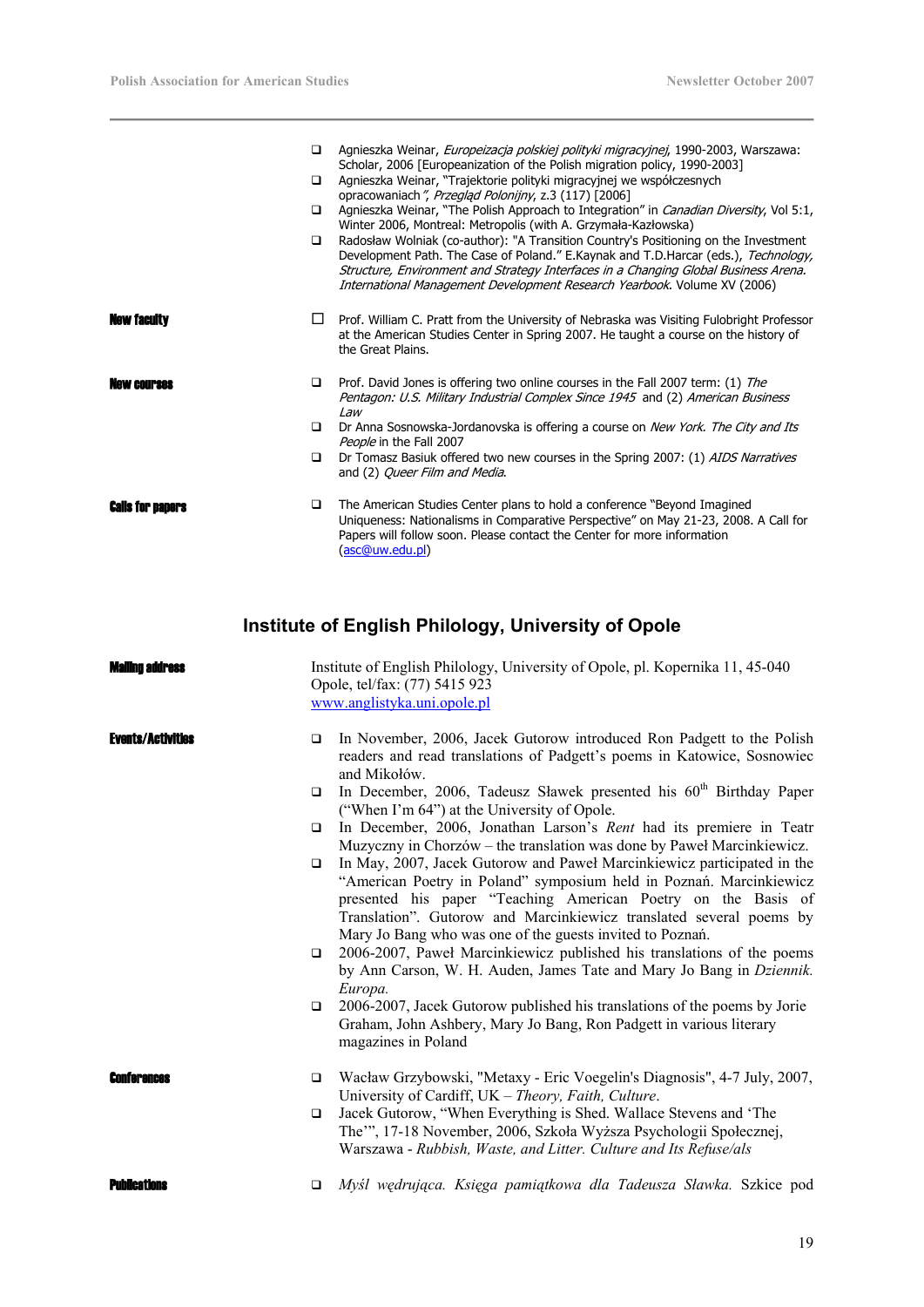redakcją Ilony Dobosiewicz, Jacka Gutorowa i Ryszarda W. Wolnego. Wydawnictwo Uniwersytetu Opolskiego, Opole 2006

- □ Jacek Gutorow, "Na progu myślenia. Piętnaście fragmentów dla Tadeusza Sławka", w: *Myśl wędrująca…*
- Jacek Gutorow, "'To an Old Philosopher in Rome': Stevens' Poetic Meditations on Santayana." *Under Any Sky. Contemporary Readings of George Santayana*. Eds. by Matthew Calbe Flamm and Krzysztof Piotr Skowroński. Cambridge Scholars Publishing, Cambridge 2007.
- Jacek Gutorow, "Przeciw dosłowności. Notatki na marginesie polskiego przekładu *Mercian Hymns* Geoffreya Hilla", *Przekładając nieprzekładalne III. O wierności*. Pod red. Olgi Kubińskiej i Wojciecha Kubińskiego. Wydawnictwo Uniw. Gdańskiego, Gdańsk 2007.
- *Conformity and Resistance in America.* Edited by Jacek Gutorow and Tomasz Lebiecki. Cambridge Scholars Publishing, Cambridge 2007.
- New courses Wacław Grzybowski, *Gender and Family in American Literature and Movie*

(Eugene O'Neill, William Faulkner, John Steinbeck, Arthur Miller, Alice Walker)

Jacek Gutorow, *New York School of Poetry* 

# **Department of American Literature and Culture, University of Silesia**

| Mailinn annrass              | Department of American Literature and Culture, Institute of British and<br>American Culture and Literature, University of Silesia, ul. Żytnia 10<br>41-205 Sosnowiec, fax: +48 (32) 2917417, tel: +48 (32) 2917322; +48 (32)<br>2691892<br>http://amerykanistyka.us.edu.pl<br>http://american-studies.us.edu.pl |                                                                                                                                                                                                                                                                                                                                  |
|------------------------------|-----------------------------------------------------------------------------------------------------------------------------------------------------------------------------------------------------------------------------------------------------------------------------------------------------------------|----------------------------------------------------------------------------------------------------------------------------------------------------------------------------------------------------------------------------------------------------------------------------------------------------------------------------------|
| <b>Events and activities</b> | $\Box$                                                                                                                                                                                                                                                                                                          | 16 <sup>th</sup> PASE (Polish Association for the Study of English) Annual<br>Conference. Szczyrk, 19-21 kwiecień, 2007.                                                                                                                                                                                                         |
|                              | $\Box$                                                                                                                                                                                                                                                                                                          | Voyeurism. Exhibition. Discourses and Practices of Deception,<br>Surveillance, and Transparency." Ustroń, 19-22 wrzesień, 2007.                                                                                                                                                                                                  |
| <b>ENITR' BILBAS</b>         | $\Box$                                                                                                                                                                                                                                                                                                          | Mgr Sonia Caputa: 1 <sup>st</sup> International Graduate Student Conference, Ex-<br>centric Narratives: Identity and Multivocality in Anglo-American Cultures,<br>Saloniki, Aristotle University of Thessaloniki, Grecja, 15-18 marzec, 2007.<br>Referat: "Polish Themes in Anthony Bukoski's Polish-American Short<br>Stories." |
|                              | $\Box$                                                                                                                                                                                                                                                                                                          | Mgr Sonia Caputa: 16 <sup>th</sup> PASE Annual Conference, Szczyrk, 19-21 kwiecień<br>2007. Referat: "Images of Polish Americans and the 'Polish' fiction of<br>Stuart Dybek."                                                                                                                                                   |
|                              | $\Box$                                                                                                                                                                                                                                                                                                          | Mgr Jarosław Szurman: "Hearts of Darkness: Melville and Conrad in the<br>Space of World Culture", the 6 <sup>th</sup> International Melville Society Conference,<br>Szczecin, 4-7 sierpnia 2007. Organizator: Melville Society, Conrad Society,<br>Intytut Kultury i Literatury Brytyjskiej i Amerykańskiej US.                  |
|                              | $\Box$                                                                                                                                                                                                                                                                                                          | Mgr Jarosław Szurman: Voyeurism. Exhibition. Discourses and Practices of<br>Deception, Surveillance, and Transparency." Ustroń, 19-22 września 2007.<br>Organizator: Intytut Kultury i Literatury Brytyjskiej i Amerykańskiej UŚ.                                                                                                |
|                              | $\Box$                                                                                                                                                                                                                                                                                                          | Dr Marcin Sarnek: Voyeurism. Exhibition. Discourses and Practices of<br>Deception, Surveillance, and Transparency." Ustroń, 19-22 września 2007.<br>Organizator: Intytut Kultury i Literatury Brytyjskiej i Amerykańskiej US.                                                                                                    |
| Pilhileation                 | $\Box$                                                                                                                                                                                                                                                                                                          | Mgr Sonia Caputa: "Obrazy amerykańskich rodzin polskiego pochodzenia<br>w opowiadaniach Anthony'ego Bukoskiego" w: Wielkie tematy literatury                                                                                                                                                                                     |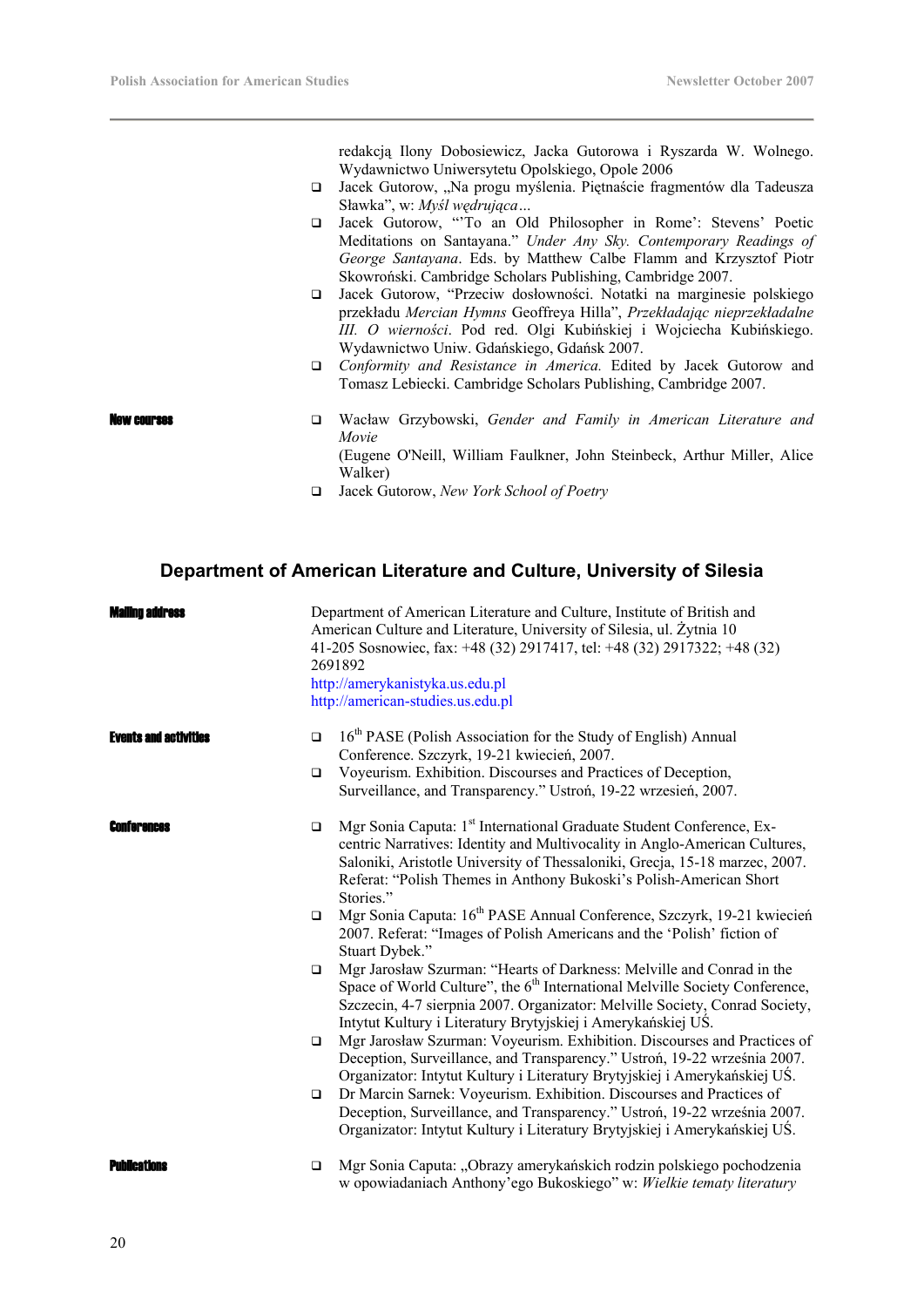*amerykańskiej,* tom IV*, Rodzina* pod red. Prof. Dr hab. T. Pyzik. Katowice: Wydawnictwo UŚ, Katowice, 2007.

- Mgr Jarosław Szurman: "Woody Guthrie i pieśni hobohemy" w: *Wielkie tematy literatury amerykańskiej,* tom IV*, Rodzina* pod red. Prof. Dr hab. T. Pyzik. Katowice: Wydawnictwo UŚ, Katowice, 2007.
- □ Dr Agnieszka Woźniakowska: "Obraz rodziny amerykańskiej w sztukach Artura Millera," w: *Wielkie tematy literatury amerykańskiej,* tom IV, *Rodzina* pod red. Prof. Dr hab. T. Pyzik. Katowice: Wydawnictwo UŚ, Katowice, 2007.
- □ Dr Agnieszka Woźniakowska: "Postać Hioba w dramacie amerykańskim na przykładzie *J.B.* Archibalda MacLeisha oraz *God's Favorite* Neila Simona," w: *Zeszyty naukowo-dydaktyczne* NKJO w Zabrzu, M Studio, Zabrze 2006-2007.
- **Calls for papers**  $\Box$  Do końca grudnia 2008 czekamy na artykuły do piątego tomu z serii *Wielkie Tematy Literatury Amerykańskiej* pod redakcją prof. UŚ Doc. Dr hab. Teresy Pyzik na temat starości i śmierci. Artykuły prosimy nadsyłać na adres Zakładu Kultury i Literatury Amerykańskiej Uniwersytetu Śląskiego.

# **English Philology Department, Szczecin University**

| <b>Mailing address of the department,</b><br>center, etc. | English Philology Department, Szczecin University<br>Al. Paistów 40B, 71-065 Szczecin<br>http://www.kfa.univ.szczecin.pl; Email: kfa@univ.szczecin.pl |                                                                                                                                                                                                                                                                                                                                                                                                                                                                                                                        |  |  |
|-----------------------------------------------------------|-------------------------------------------------------------------------------------------------------------------------------------------------------|------------------------------------------------------------------------------------------------------------------------------------------------------------------------------------------------------------------------------------------------------------------------------------------------------------------------------------------------------------------------------------------------------------------------------------------------------------------------------------------------------------------------|--|--|
| <b>Events/Activities</b>                                  | $\Box$                                                                                                                                                | On June 21, 2007, Beata Zawadka defended her Ph.D. thesis entitled: 20th<br>Century Southern White and Black Women as Presented in Selected Works<br>by Peter Taylor at Łódź University                                                                                                                                                                                                                                                                                                                                |  |  |
| Conterences                                               | $\Box$<br>$\Box$                                                                                                                                      | Beata Zawadka took part in American Studies Colloquium: The American<br>South: Home and Abroad. Organized by Palacky University, Olomouc,<br>Czech Republic, where she delivered a paper The Contemporary Southern<br>White Elite Matronhood as Presented by Peter Taylor.<br>Renata Nowaczewska (now affiliated with the IHiSM, US) took part in the<br>4th Professor Andrzej Bartnicki's Forum of the Advanced Studies on the<br>United States, organized by Political Studies Department, AH, Pułtusk, June<br>2007 |  |  |
|                                                           | $\Box$                                                                                                                                                | Renata Nowaczewska, took part in a Conference organized by Institute of<br>History and International Relations, Szczecin University, Społeczne<br>nierówności w obliczu śmierci i choroby, Kulice September 2007, where<br>she delivered a paper: Równi wobec choroby i śmierci - reforma zdrowia i<br>pomocy bezpośredniej w Stanach Zjednoczonych Ameryki Północnej w<br>pierwszych dekadach XX wieku                                                                                                                |  |  |
| Puhileatione                                              | $\Box$                                                                                                                                                | Renata Nowaczewska, "Przemiany w Europie Wschodniej w połowie lat<br>pięćdziesiątych z perspektywy Waszyngtonu." In: W poszukiwaniu<br>tożsamości. Październik 1956 na Pomorzu Zachodnim, M. Machałek, A.<br>Makowski, ed. Szczecin, 2007                                                                                                                                                                                                                                                                              |  |  |
| NAW CAIIPRAR                                              | $\Box$<br>◘                                                                                                                                           | Renata Nowaczewska, United States Foreign Policy Towards Latin<br>America (IHiSM, US)<br>Renata Nowaczewska, United States of America in Modern Times-History<br>and International Relations since 1945 till present (IHiSM, US)                                                                                                                                                                                                                                                                                       |  |  |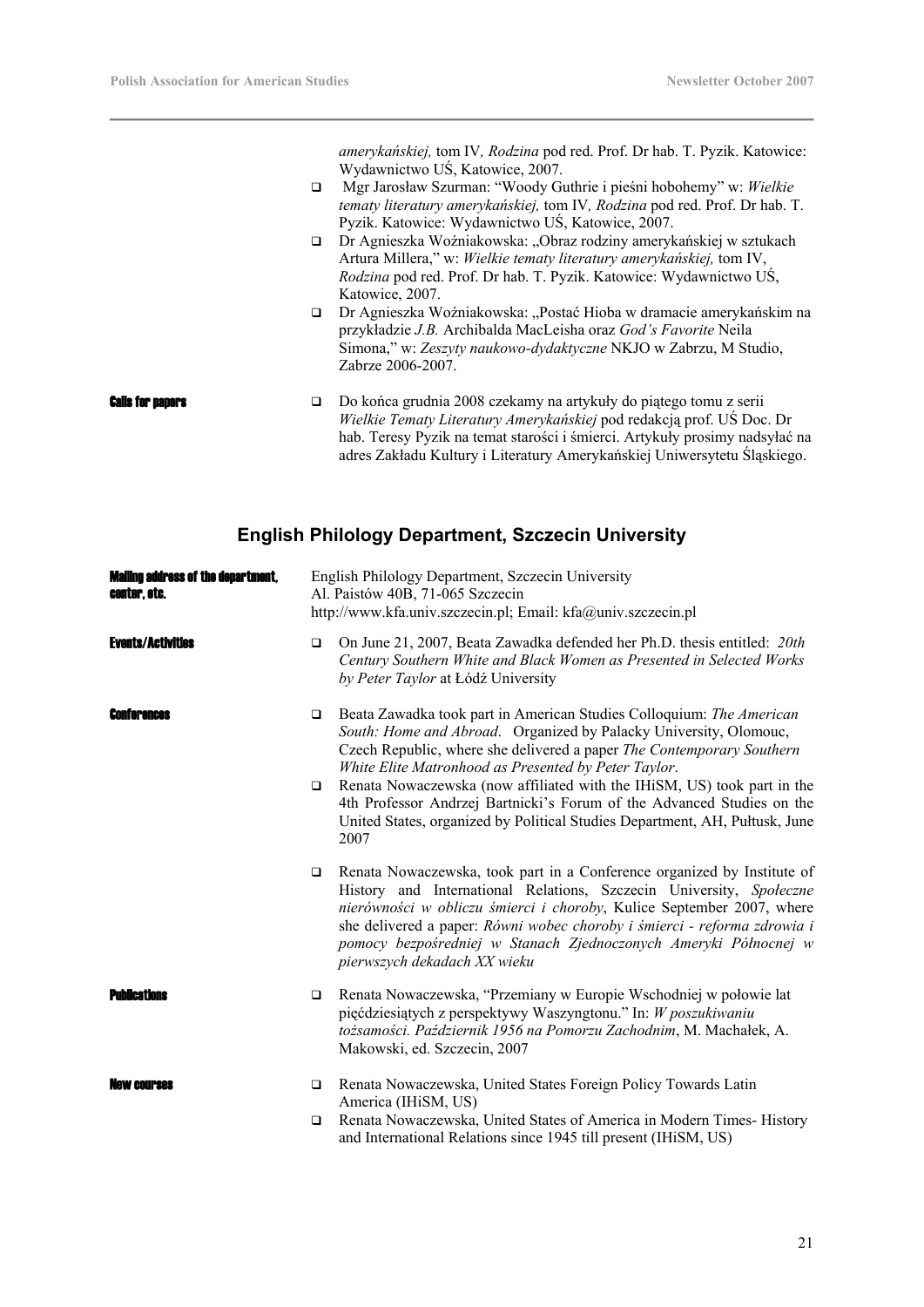# **Institute of English Philology, Szkoła Wyzsza Psychologii Społecznej**

| <b>Mailing address</b> | Instytut Filologii Angielskiej, Szkola Wyższa Psychologii Społecznej<br>Ul. Chodakowska 19/31<br>03 815 Warszawa http://www.swps.edu.pl           |
|------------------------|---------------------------------------------------------------------------------------------------------------------------------------------------|
| <b>Publications</b>    | W kanonie prozy amerykańskiej. Od Nathaniela Hawthorne'a do Joyce<br>Carol Oates. Red. Lucyna Aleksandrowicz-Pędich, Academica: Warszawa<br>2007. |

# **American Literature Section, Institute of English Studies, University of Warsaw**

| Maliino address          | Zakład Literatury Amerykańskiej, Instytut Anglistyki UW, ul. Nowy Świat 4, 00-<br>497 Warsaw                                                                                                                                                                                                                                                                                                                                                                                                                                                                                                                                         |
|--------------------------|--------------------------------------------------------------------------------------------------------------------------------------------------------------------------------------------------------------------------------------------------------------------------------------------------------------------------------------------------------------------------------------------------------------------------------------------------------------------------------------------------------------------------------------------------------------------------------------------------------------------------------------|
| <b>Events/Activities</b> | Agata Preis-Smith, Ewa Łuczak and Marek Paryż edited a volume in memory of<br>the late Professor Nancy Burke entitled Mosaics of Words. Essays on the American<br>and Canadian Literary Imagination. The book contains thirty four articles by Polish,<br>German, Austrian, French, Serbian, American and Canadian scholars. It opens with a<br>commemorative essay by Canadian non-fiction writer Myrna Kostash. In May 2007,<br>the Section of American Literature, in cooperation with the Canadian Embassy,<br>organized an event launching the book. The volume will be reviewed in the British<br>Journal of American Studies. |
|                          | Marek Paryż was a senior Fulbright scholar at the University of Illinois at Chicago<br>from February till May 2007, working on his post-doctoral project "Figures of<br>Dependence, Figures of Expansion: Representations of the Postcolonial and Imperial<br>Experience in the Discourse of Transcendentalism.". In April, he visited the English<br>Department, University of Rhode Island at Kingston, where he gave a guest lecture on<br>"Exploring the Postcolonial in Ralph Waldo Emerson's Selected Writings."                                                                                                               |
|                          | In the academic year 2007/2008 Ewa Łuczak will be a senior Fulbright scholar at the<br>University of California, Los Angeles, doing research for her post-doctoral project<br>"Autofiction in African American and Chicano Literature."                                                                                                                                                                                                                                                                                                                                                                                              |
|                          | Justyna Włodarczyk spent the academic year 2006/2007 as a junior Fulbright<br>scholar at the University of Indiana, Indianapolis, researching for her doctoral project<br>on third-wave feminist literature. She gave three guest lectures: "Made in the USA.<br>(Imported) Strategies of the Pro-Choice and Anti-Choice Movements in Poland," New<br>York University, November 2006; "Translating Ideology: Anti-Choice Strategies as<br>America's Export Product to Poland," Indiana University at Bloomington, February<br>2007; "Women's Reproductive Rights in Poland," Antioch College at Yellow<br>Springs, May 2007.         |
|                          | In December 2006, Mikołaj Wiśniewski defended his doctoral dissertation "The<br>Ironic Orpheus: Deconstructing Kantian Aesthetics in Walt Whitman, Robert Frost,<br>and William Carlos Williams." Agata Preis-Smith was the dissertation supervisor,<br>while Marek Wilczyński and Jerzy Jarniewicz acted as reviewers. Mikołaj is now<br>Assistant Professor at the English Department of the Warsaw School of Social<br>Psychology.                                                                                                                                                                                                |
|                          | In January 2007, Zuzanna Ładyga-Michalska received a Ph.D. degree on the basis<br>of her dissertation "Constructing Postmodern Subjectivity: The Ethics of<br>Referentiality and Strategies of Affect Construction in the Work of Donald<br>Barthelme." Agata Preis-Smith supervised the dissertation; Marek Wilczyński and<br>Tadeusz Sławek were the reviewers. Zuzanna has been appointed Assistant Professor<br>in the Section of American Literature.                                                                                                                                                                           |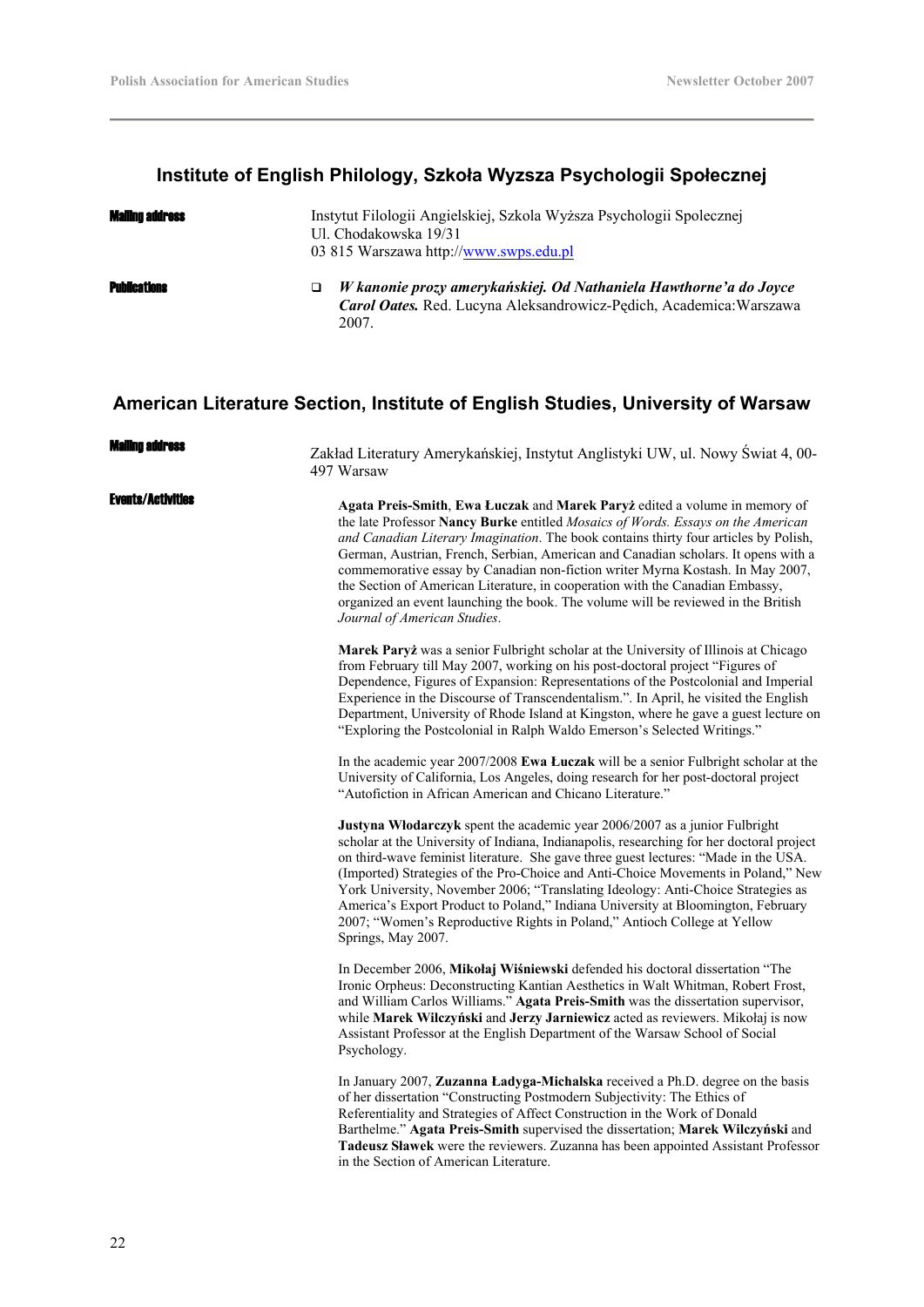|                      |        | In November 2006, Julia Fiedorczuk and Marta Podgórnik conducted a workshop on<br>poetry in Wrocław. In April 2007, Julia read her poems at a major poetry festival, Port<br>Wrocław. In July, she participated in the event "The Waves of Poetry," organized by<br>the Austrian Cultural Center.<br>In March 2007, <b>Tadeusz Pióro</b> took part in a workshop on poetry and translation,<br>organized by the Helicon Poetry Society and Literature Across Frontiers in Israel. He<br>read his poems at a special event at the Helicon Poetry Society in Tel Aviv.<br>Translations of Tadeusz Pióro's poems have appeared in the anthologies of new<br>Polish poetry published in Bulgaria and Slovenia as well as in the following foreign<br>literary journals: Taliesyn (in Welsh), Helicon (in Hebrew), and Edinburgh Review (in<br>English).<br>Marek Paryż contributed 97 entries to the new Wielki Słownik Bohaterów                                                                                           |
|----------------------|--------|-------------------------------------------------------------------------------------------------------------------------------------------------------------------------------------------------------------------------------------------------------------------------------------------------------------------------------------------------------------------------------------------------------------------------------------------------------------------------------------------------------------------------------------------------------------------------------------------------------------------------------------------------------------------------------------------------------------------------------------------------------------------------------------------------------------------------------------------------------------------------------------------------------------------------------------------------------------------------------------------------------------------------|
|                      |        | Literackich, published by the Cracow-based Pinnex.                                                                                                                                                                                                                                                                                                                                                                                                                                                                                                                                                                                                                                                                                                                                                                                                                                                                                                                                                                      |
| Euest Iecturers      |        | In the academic year 2006/2007, the Section of American Literature hosted a series of<br>lectures on Chicano literature in the US. The speakers were: Professor Carlos<br>Morton, University of California at Santa Barbara, in December 2006 and March<br>2007, Professor Roberta Fernandez, University of Georgia, in April 2007, and<br>Professor Andrea Herrera, University of Colorado, in May 2007.                                                                                                                                                                                                                                                                                                                                                                                                                                                                                                                                                                                                               |
|                      |        | In May 2007, Professor Magda Zaborowska, University of Michigan at Ann Arbor,<br>presented a lecture on "Cultural Space in African American Narratives."                                                                                                                                                                                                                                                                                                                                                                                                                                                                                                                                                                                                                                                                                                                                                                                                                                                                |
|                      |        | In October 2007, Professor Cynthia Davis, South California University, gave a<br>lecture entitled "Babies vs. Books: Charlotte Perkins Gilman, the Public Sphere, and<br>Postbellum American Women's Writing."                                                                                                                                                                                                                                                                                                                                                                                                                                                                                                                                                                                                                                                                                                                                                                                                          |
| <b>FOUT BY BOOKS</b> | ப      | The following colleagues read papers at the 2006 PAAS Conference in<br>Warsaw, October 2006: Julia Fiedorczuk ("A Zen Approach to Bombing:<br>Don DeLillo's Players and the 'Mediaization' of Reality and Language"),<br>Ewa Łuczak ("From Separation to 'Colonial Desire': The Rhetoric of<br>Whiteness and the Black Body in the African American Novel of the<br>1960s"), Hanna Boguta-Marchel ("Violence Against the Ethnically Other:<br>The Subversiveness of Cormac McCarthy's Blood Meridian"), Iwona<br>Rentflejsz ("From Ethnicity to Politics: Constructing Queer Identity in<br>America"), Joanna Ziarkowska ("Between Truths and Lies: English and<br>Native Languages in Leslie Marmon Silko's Short Stories"), Tadeusz<br>Pióro ("The Slightest Loss of Attention Leads to Death.' Frank O'Hara<br>and the Ethos of the Avant-Garde"), Paweł Pyrka ("Pulp Mythologies:<br>Narratives of Triumph and Defeat in American Popular Fiction after<br>WWI"). Marek Paryż was a co-organizer of the conference. |
|                      | $\Box$ | In November 2006, Agata Preis-Smith attended the conference "Literature in<br>English in the Context of (Post)Colonialism, Postmodernism, and the<br>Present" at the University of Presov, Slovakia, and read a paper on "The<br>Ethnography of Writing: American Anthropologists and the Scandal of<br>Bronisław Malinowski's Diary."                                                                                                                                                                                                                                                                                                                                                                                                                                                                                                                                                                                                                                                                                  |
|                      | ⊔      | In November 2006, Tadeusz Pióro conducted a workshop at the conference<br>"Poetry in Translation/Translation in Poetry" in Cracow. A report on the<br>workshop was published in Przekładaniec 2/2006.                                                                                                                                                                                                                                                                                                                                                                                                                                                                                                                                                                                                                                                                                                                                                                                                                   |
|                      | $\Box$ | In November 2006, Paweł Pyrka presented a paper entitled "Life is a<br>hideous thing': Excessive Proliferation and Discourse of Abjection in the<br>Writings of H.P. Lovecraft" at the conference "Rubbish, Waste and Litter:<br>Culture and Its Refuse(als)" at the Warsaw School of Social Psychology.                                                                                                                                                                                                                                                                                                                                                                                                                                                                                                                                                                                                                                                                                                                |
|                      | Ш      | Joanna Ziarkowska took part in the conference of the Native Studies<br>Research Network "Language, Silence, and Voice in Native Studies" in<br>Geneva, July 2007. She delivered a paper on "Linguistic/Cultural Translators"                                                                                                                                                                                                                                                                                                                                                                                                                                                                                                                                                                                                                                                                                                                                                                                            |
|                      | ⊔      | in the Fiction of Leslie Marmon Silko."<br>In August 2007, Marek Paryż attended the Sixth Melville Society Conference                                                                                                                                                                                                                                                                                                                                                                                                                                                                                                                                                                                                                                                                                                                                                                                                                                                                                                   |
|                      |        |                                                                                                                                                                                                                                                                                                                                                                                                                                                                                                                                                                                                                                                                                                                                                                                                                                                                                                                                                                                                                         |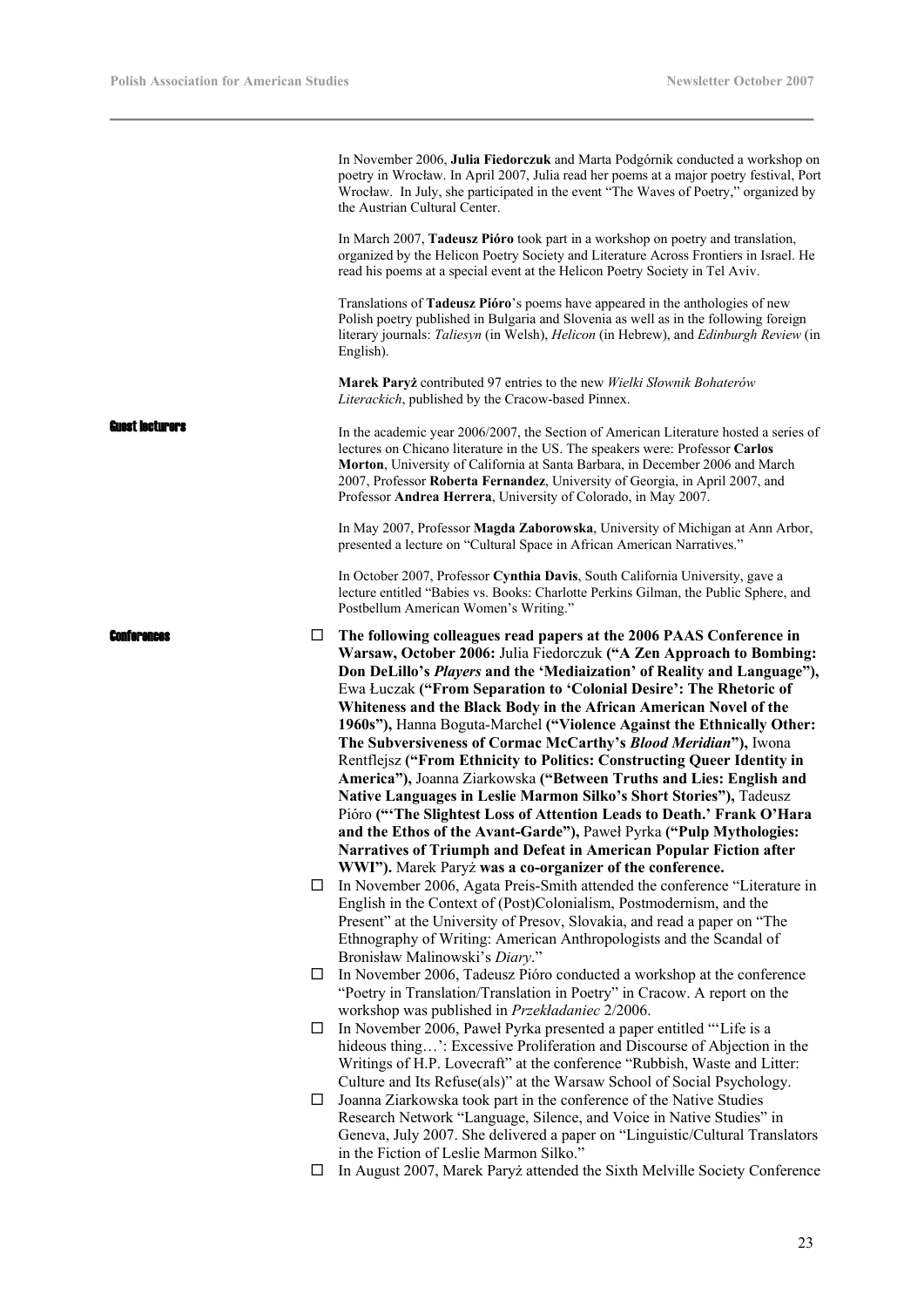in Szczecin and talked on "Re-casting *Moby-Dick*: The Case of Sam Peckinpah's Western Movie *Major Dundee*."

 Hanna Boguta-Marchel participated in the conference "Camouflage. Voyeurism. Exhibition. Discourses and Practices of Deception, Surveillance and Transparency" in Ustroń, September 2007. She read a paper entitled "From Voyeurism to Serial Murder: Cormac McCarthy's *Child of God*."

# **Ications Agata Preis-Smith**

With Ewa Łuczak and Marek Paryż, eds. *Mosaics of Words. Essays on the American and Canadian Literary Imagination in Memory of Professor Nancy Burke*. Warsaw: Institute of English Studies, University of Warsaw, 2006. "The Costume of Traditional Form and the Motif of Social Injustice in Edna St Vincent Millay's 'The Ballad of Harp Weaver.'" *Mosaics of Words*…

# **Julia Fiedorczuk**

"A Gift of Words: Laura (Riding) Jackson's *The Telling*." *Mosaics of Words*… "Limited Revolutions – from Pound and Riding to L-A-N-G-U-A-G-E." *Conformity and Resistance in America*. Ed. Jacek Gutorow and Tomasz Lebiecki. Newcastle: Cambridge Scholars Publishing, 2007.

"Laura Riding." *Encyclopedia of American Poets and Poetry*, vol. 4. Eds. Jeffrey Gray et al. London: Greenwood Press, 2006.

"John Ashbery: poeta romantyczny." *Literatura na Świecie*, 7-8/2006. "Święto teorii." Rev. of *Teorie literatury XX wieku. Podręcznik* and *Teorie literatury XX wieku. Antologia* by Anna Burzyńska and Michał Paweł Markowski. *Literatura na Świecie*, 3-4/2007.

# **Ewa Łuczak**

"Skeptical Auto/Fiction and William Demby's *The Catacombs*." *Mosaics of Words*…

"The Particular, the Universal and Black Writers of the 60s – The Case of William Demby." *Conformity and Resistance in America*. Ed. Jacek Gutorow and Tomasz Lebiecki. Newcastle: Cambridge Scholars Publishing, 2007. "*Umiłowana* Toni Morrison i *The House on Mango Street* Sandry Cisneros: budowanie domu na gruzach marzenia." *W kanonie prozy amerykańskiej. Od Nathaniela Hawthorne'a do Joyce Carol Oates*. Ed. Lucyna Aleksandrowicz-Pędich. Warszawa: Academica, 2007.

### **Zuzanna Ładyga-Michalska**

"The Defiant Other in Ann Beattie's *Another You*: A Levinasian Perspective on Postmodern Poetics." *Mosaics of Words*…

"Winnicot, Levinas and the Ethics of Referential Play in Postmodern Literature." *Acta Philologica*, 33 (2007).

### **Hanna Boguta-Marchel**

"Reconciliation of the Individual and the Social as an Instance of the Puritan-American Ideology of Consensus." *Acta Philologica*, 33 (2007).

### **Iwona Rentflejsz**

"When the Victims Cease to Conform – Challenging the Media Image of People with AIDS." *Conformity and Resistance in America*. Ed. Jacek Gutorow and Tomasz Lebiecki. Newcastle: Cambridge Scholars Publishing, 2007.

## **Anna Warso**

Translation of selected letters of James Schuyler: "Schuyler w listach." *Literatura na Świecie*, 5-6/2007.

### **Tadeusz Pióro**

"From Ullswater to Mssawippi: The Growth of the Poet's Mind in Peter Dale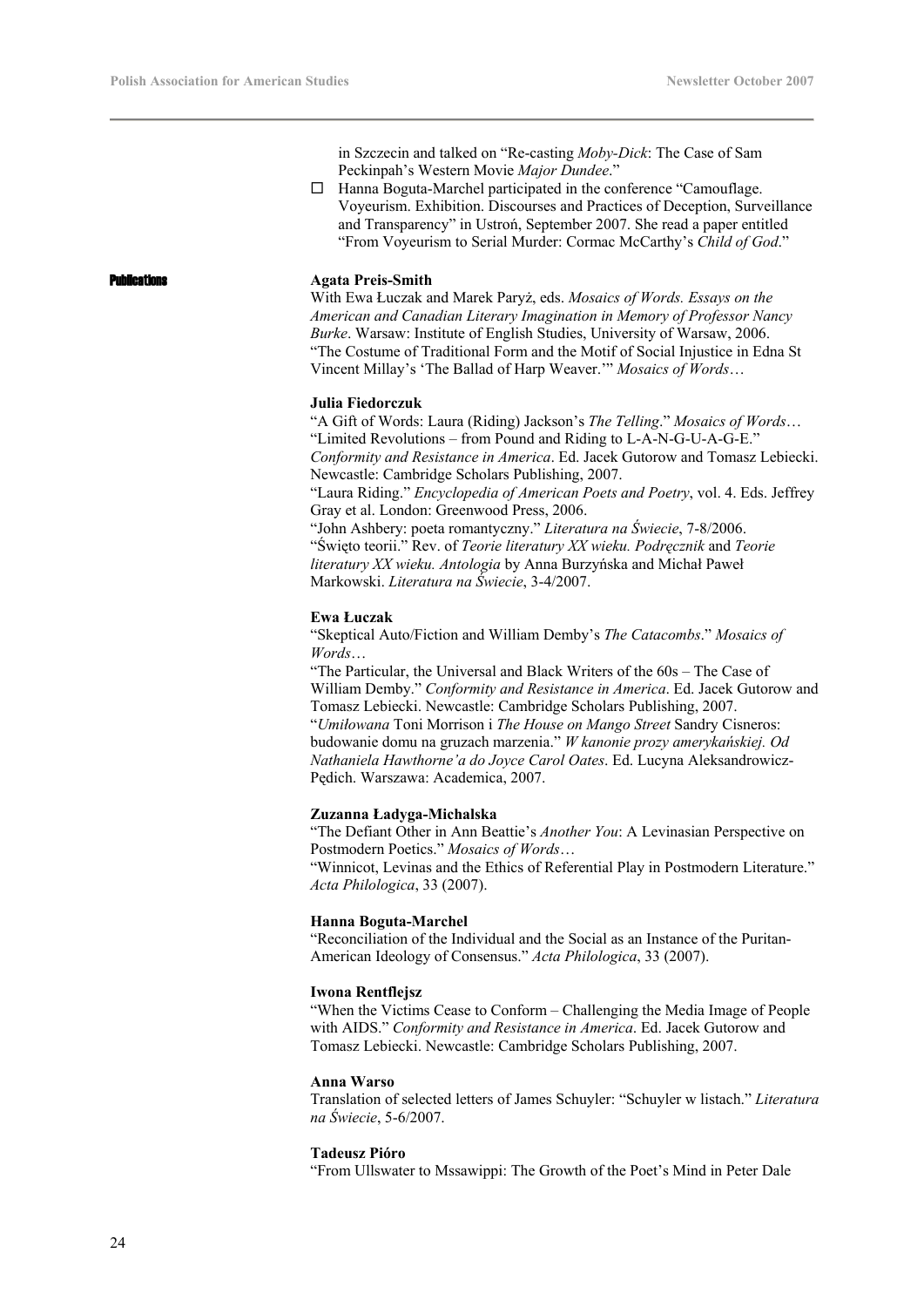Scott's *Coming to Jakarta*." *Mosaics of Words*…

"Modernizm i kanoniczność *Niewidzialnego człowieka* Ralpha Ellisona." *W kanonie prozy amerykańskiej. Od Nathaniela Hawthorne'a do Joyce Carol Oates*. Ed. Lucyna Aleksandrowicz-Pędich. Warszawa: Academica, 2007.

"Desire, Disorder and Dying: Fran O'Hara Autobiographies." *Acta Philologica*, 33 (2007).

With Andrzej Sosnowski. Translation of an excerpt from *A Nest of Ninnies* by James Schuyler. *Literatura na Świecie*, 5-6/2007.

# **Marek Paryż**

"Henry David Thoreau's Imperial Fantasy: *Walden* versus *Robinson Crusoe*." *Mosaics of Words*…

"Beyond the Traveler's Testimony: Emerson's *English Traits* and the Construction of Postcolonial Counter-Discourse." *ATQ* (University of Rhode Island), 20:3 (2006).

"Narration and Surveillance in Nathaniel Hawthorne's 'Wakefield.'" *Conformity and Resistance in America*. Ed. Jacek Gutorow and Tomasz Lebiecki. Newcastle: Cambridge Scholars Publishing, 2007.

"Philip Roth: trzy odsłony." *W kanonie prozy amerykańskiej. Od Nathaniela Hawthorne'a do Joyce Carol Oates*. Ed. Lucyna Aleksandrowicz-Pędich. Warszawa: Academica, 2007.

"Kameralne makabry, mityczne tragedie: o nowej prozie Joyce Carol Oates." *W kanonie prozy amerykańskiej. Od Nathaniela Hawthorne'a do Joyce Carol Oates*. Ed. Lucyna Aleksandrowicz-Pędich. Warszawa: Academica, 2007.

"Obraz rodziny w najnowszej prozie amerykańskiej: *Korekty* Jonathana Franzena i *Middlesex* Jeffreya Eugenidesa" *Wielkie tematy literatury amerykańskiej. Tom IV: Rodzina*. Ed. Teresa Pyzik. Katowice: Wydawnictwo Uniwersytetu Śląskiego, 2007.

"Opisy stanów kataleptycznych i motywy przedwczesnego pogrzebu w opowiadaniach Edgara Allana Poego." *Między literaturą i medycyną, część II. Problemy psychologiczne pacjentów w świetle badań interdyscyplinarnych*. Ed. Eugenia Łoch and Grzegorz Wallner. Lublin: Norbertinum, 2007.

"Technology, Wilderness, and the Demise of the Frontiersman in Sam Peckinpah's Western Movies *The Wild Bunch* and *The Ballad of Cable Hogue*." *Acta Philologica*, 33 (2007).

Reviews of the Polish editions of *Collected Stories* by Dorothy Parker, *The Dying Animal* by Philip Roth, *Gilead* by Marilynne Robinson, *The Barrens* by Joyce Carol Oates, *What Am I Doing Here?* by Bruce Chatwin, *The March* by E.L. Doctorow, *My Life in the CIA* by Harry Mathews, *Libra* by Don DeLillo, *Terrorist* by John Updike, *Arthur & George* by Julian Barnes, *The Good Doctor* by Damon Galgut, *The Sparrow Garden* by Peter Skrzynecki. *Nowe Książki* 11  $(2006) - 11 (2007)$ .

# **Institute of English Philology, University of Wrocław**

| <b>Mailing address</b> | Department of English, University of Wrocław, ul. Kuźnicza 22, 50-138<br>Wrocław |
|------------------------|----------------------------------------------------------------------------------|
| <b>Conferences</b>     | Dr Justyna Kociatkiewicz                                                         |
|                        | "Don DeLillo's Rhetoric of Exhaustion and Ideology of Obsolescence: The Case of  |
|                        | Cosmopolis," Annual PAAS Conference: Ideology and Rhetoric: Constructing         |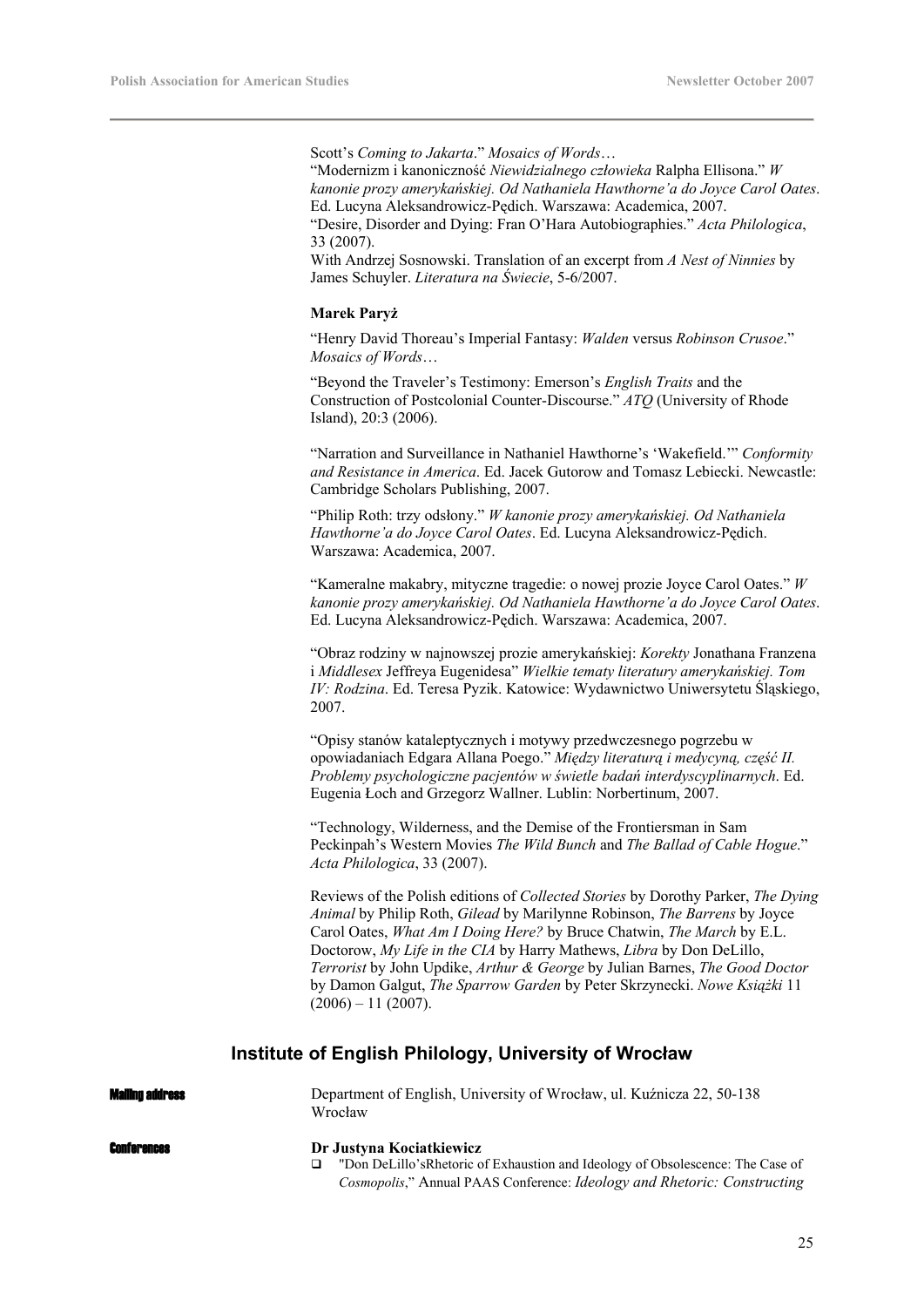*America*, University of Warsaw, 10.2006.

### **Dr Elżbieta Klimek-Dominiak**

- □ "Double Voiced Narration in the Native American Woman's Autobiography," *Writing the Self onto Americas*, University of Versailles, St. Quentine en Yveline, France, 21-23.06.2007.
- "White Western Hyper-masculinity Reconsidered: Politics of Representation in Annie Proulx's *Close Range: Brokeback Mountain and Other Stories"* Annual PAAS Conference: *Ideology and Rhetoric: Constructing America*, University of Warsaw 26-28.10.2006.

# **Dr Katarzyna Nowak**

- □ "The Loss of Mother/tongue: Performing Body in Exile and in Discourse," Polish Association for the Study of English Conference, 19-21 April 2007, Szczyrk, Poland
- □ "Melancholic Travelers and the Formation of Immigrant's Identity: Susan Sontag's *In America,*" *"Roughing it" International Society of Travel Writing Conference*, Denver, Colorado, USA, 28.09-01.10.2006.

## Publications **Dr Elżbieta Klimek-Dominiak**

- "A. Holley's Texas Diaries—Death in Arcadia or: the Disrupted Pastoral," *Anglica Wratislaviensis* XLV, Wroclaw 2007, 47-60.
- □ "Topography of Conquests, Defiance and Re-invention: Opening up of the Midwest for Environmental History and Women's Voices in Jane Smiley's *A Thousand* Acres" *Anglica Wratislaviensis* XLIV, Wroclaw 2006, 9-16.

# **Dr Katarzyna Nowak**

- *Melancholic Travelers: Autonomy, Hybridity and the Maternal.* "Literary and Cultural Theory" series, vol. 25. Frankfurt, New York, Oxford: Peter Lang, 2007. 158 pages. ISBN 3-631-55627-6.
- "Subversive versions of femininity in the South African context on the example of Olive Schreiner's *The Story of an African Farm*." *The 'Gender' in Translation* Katowice, Częstochowa: Wydawnictwo Uniwersyteckie Śląsk, Piotr Fast, ed. 2006, pp. 83-89.
- "Postcolonial Narrations of Women Writers of Indian Origin: A Migrating Family." *Great Topics of American Literature, Vol. III,* ed. T. Pyzik. Katowice: Wydawnictwo Uniwersytetu Śląskiego, 2007. pp. 182-192.

# **\* \* \***

# **The PAAS website**

# **http://paas.org.pl**

# **The PAAS bank account: PKO BP XV o/Warszawa**

**26 1020 1156 0000 7302 0008 3212**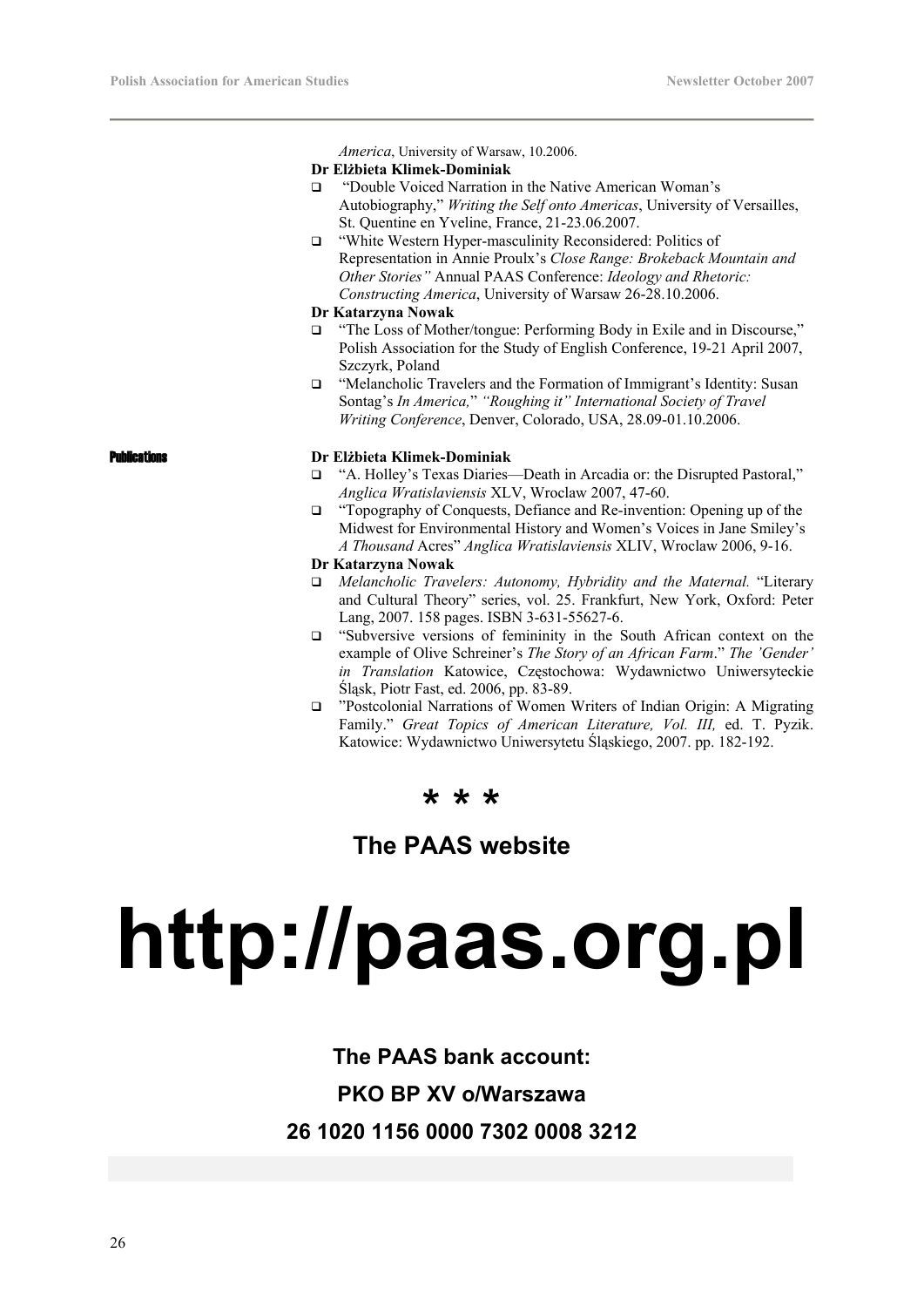# **CALL for PAPERS**

# **INTERNATIONAL CONFERENCE**

# **Transatlantic Encounters: American Studies in the 21st Century** University of Łódź, Poland

# **6 – 8 September 2008**We are pleased to announce an upcoming

international conference, entitled "Transatlantic Encounters: American Studies in the 21<sup>st</sup> Century " to be held September 6-8, 2008 in Lodz. Poland. The conference is organized in celebration of the 15<sup>th</sup> anniversary of the establishment of the Department of American Studies and Mass Media at the University of Lodz. The conference will offer a forum for discussing issues related to American Studies as seen from the perspective of transatlantic and interdisciplinary research. We invite proposals from individual scholars as well as groups of three to five presenters on topics including, but not limited to:

- media and society: film, radio, TV, the press, and the new media
- multiculturalism: approaches to and representations of
- globalization, regionalization, political leadership
- terrorism: military and intellectual responses to
- national identity, migration, and representation
- popular culture and its national and international contexts
- interdisciplinary American Studies/Transatlantic Studies pedagogy

Deadline for the submission of title and abstract of 200-250 words and proposals for panels (350 words, including names of presenters and titles of their presentations) is April 31, 2008

Please submit abstracts electronically or by mail to the following address:

# **TRANS 2008 Department of American Studies and Mass Media, University of Lodz Skladowa 41/43, 90-127 Lodz, Poland E-mail address: specamer@uni.lodz.pl**

A selection of papers will be published by *Peter Lang Publishers* (Germany) in "*American Studies and Media* " Series. General Editors: Elzbieta H. Oleksy and Wieslaw Oleksy.